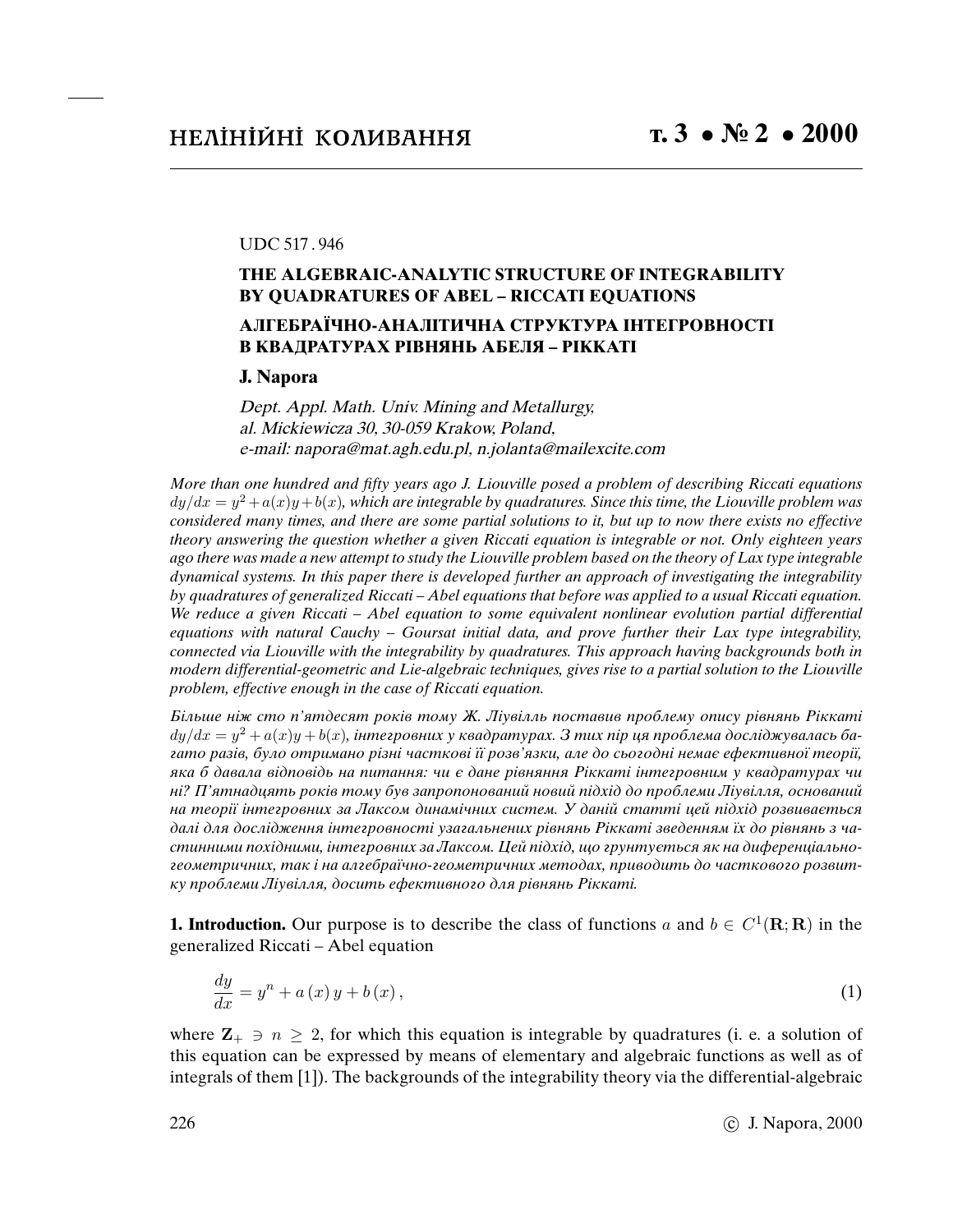Picard – Vessiot approach were founded in classical articles [2, 3] and further developed in  $[4 - 6]$ .

First we consider the Cauchy problem for equation  $(1)$  with some fixed functions a and  $b \in C^1(\mathbf{R}; \mathbf{R})$ :

$$
\frac{dy}{dx} = y^n + a(x)y + b(x), \qquad y(x_0) = y_0,\tag{2}
$$

with  $y_0 \in \mathbf{R}$  being an arbitrary Cauchy data at a point  $x_0 \in \mathbf{R}$ .

From the Regularity and Uniqueness Theorem [7] it follows that there exists a unique solution of (2), differentiable with respect to  $x_0$  and  $y_0 \in \mathbb{R}$  satisfying the conditions

$$
\frac{\partial y}{\partial x_0}\Big|_{x=x_0} = -(y_0^n + a(x_0)y_0 + b(x_0)), \qquad \frac{\partial y}{\partial y_0}\Big|_{x=x_0} = 1.
$$
\n(3)

Thus, differentiating (2) with respect to  $x_0$  and  $y_0 \in \mathbb{R}$ , we obtain a system of nonlinear evolution equations in the form:

$$
\frac{dy}{dt} = v, \qquad \frac{du}{dt} = n(n-1)y^{n-2}v
$$
\n<sup>(4)</sup>

on the jet-submanifold  $M_0^{\infty} = \left\{(u, v)^\tau \in J\left(\mathbf{R} \times \mathbf{R}^2; \mathbf{R}^3\right) : v_x = uv\right\}$ , where  $t := (x_0, y_0) \in \mathbf{R}^2$ -an evolution vector parameter, with the following Cauchy – Goursat data:

$$
\frac{\partial y}{\partial x_0}\Big|_{x=x_0} = -(y_0^n + a(x_0) y_0 + b(x_0)), \qquad \frac{\partial y}{\partial y_0}\Big|_{x=x_0} = 1,
$$
  
\n
$$
u|_{x=x_0} = ny_0^{n-1} + a(x_0), \qquad v|_{x=x_0} = \frac{\partial y}{\partial x_0}\Big|_{x=x_0}.
$$
\n(5)

The solutions of (2) and (4) are characterized by the following simple but important lemma (see also [1]).

**Lemma 1.** All solutions of equations (4) with conditions (5) that reduce to quadratures are also solutions of equation (2), reducible to quadratures.

Our further main point of the analysis will be concerned with the problem of proving integrability by quadratures of the Cauchy – Goursat problem (5) for the system of partial differential equations (4) on the jet-submanifold  $M_0^{\infty}$ . First, the detailed analysis will be carried out for the system (4).

**2. General differential-geometric analysis.** At the beginning we prove that evolution equations (4) are integrable by quadratures, being linearized via a Lax type representation. Via the gradient-holonomic algorithm [8, 9] the system (4) on the jet-submanifold  $M_0^{\infty} \subset J(\mathbf{R} \times \mathbf{R}^2; \mathbf{R}^3)$  can be recast into a set of 2-forms  $\{\alpha\} \subset$  $\bar{\mathcal{L}} \subset \Lambda^2$   $(J^0 (\mathbf{R} \times \mathbf{R}^2; \mathbf{R}^3))$  upon the adjoint jet-manifold  $J^0 (\mathbf{R} \times \mathbf{R}^2; \mathbf{R}^3)$  as follows:

$$
\{\alpha\} = \left\{\alpha_1 := dy^{(0)} \wedge dx + v^{(0)} dx \wedge dt; \ \alpha_2 := dv^{(0)} \wedge dt - u^{(0)} v^{(0)} dx \wedge dt; \ \alpha_3 := du^{(0)} \wedge dx + n (n - 1) (y^{(0)})^{n-2} v^{(0)} dx \wedge dt : (t, x, u^{(0)}, v^{(0)}, y^{(0)})^{\top} \in M \right\},
$$
 (6)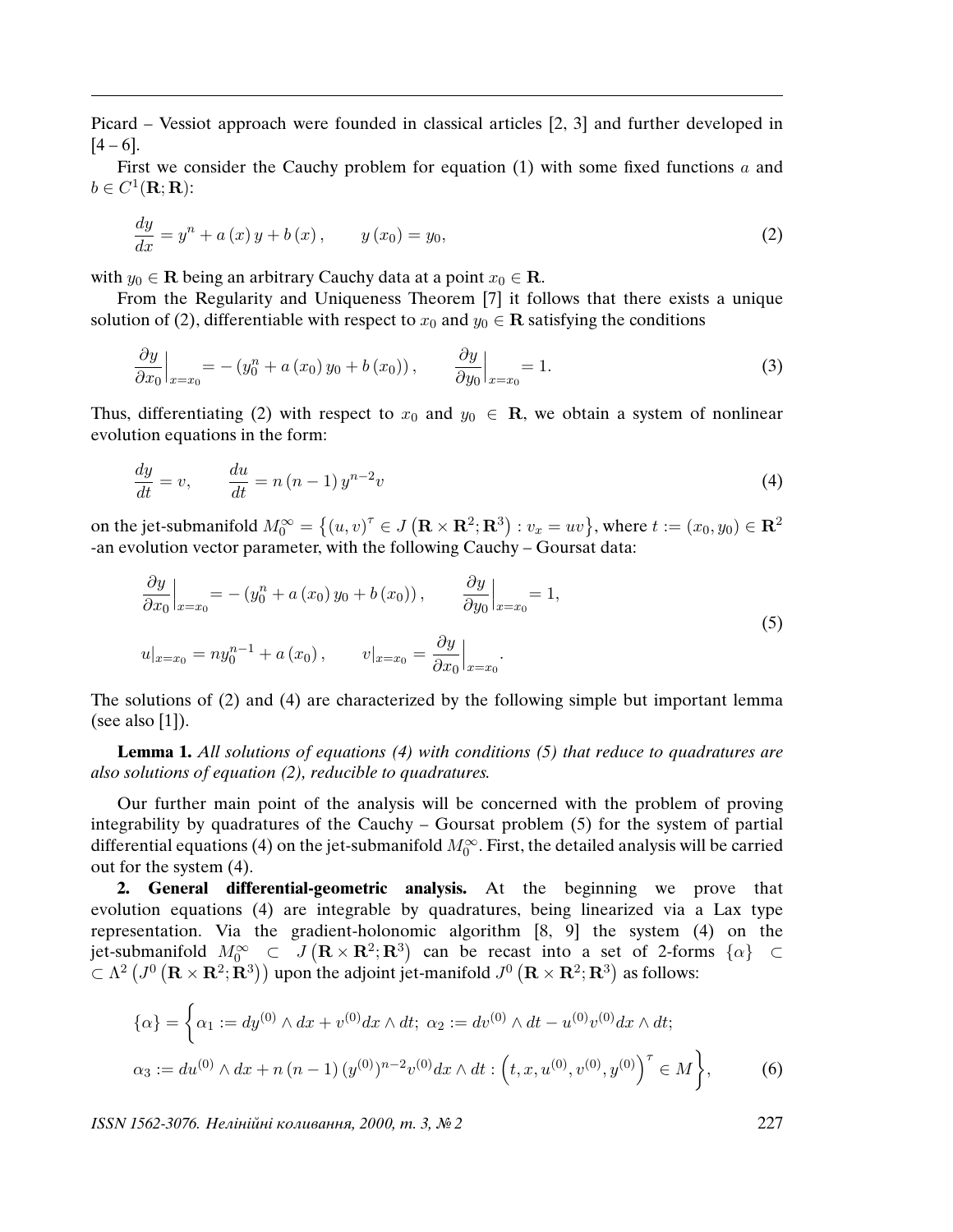where M is a finite-dimensional submanifold in  $J^0$  ( $\mathbb{R} \times \mathbb{R}^2$ ;  $\mathbb{R}^3$ ) with local coordinates  $(x, t, u^{(0)} = u, v^{(0)} = v, y^{(0)} = y)$ . The set of 2-forms (6) generates a closed ideal  $I(\alpha)$ , that is  $dI(\alpha) \subset I(\alpha)$ , since

$$
d\alpha_1 = -dx \wedge \alpha_2, \qquad d\alpha_2 = -v^{(0)}dt \wedge \alpha_3 + u^{(0)}dx \wedge \alpha_2,
$$
  
\n
$$
d\alpha_3 = n(n-1)(n-2)v^{(0)}(y^{(0)})^{n-3}dt \wedge \alpha_1 - n(n-1)(y^{(0)})^{n-2}dx \wedge \alpha_2.
$$
\n(7)

Therefore, the ideal  $I(\alpha)$  is Cartan – Frobenius integrable (due to the Cartan theorem) with the integral three-dimensional integral submanifold  $N^3 = \{(x,t) \in \mathbb{R}^3\} \subset M$ , being defined locally by the condition  $I(\alpha) = 0$ .

Integrability by quadratures of system (4) is equivalent [8, 10] to the vanishing on the integral submanifold  $N^3 \subset M$  the curvature Ω of the corresponding connection form Γ upon the principal fiber space  $P(M, G)$ :

$$
\Omega = d\Gamma + \Gamma \wedge \Gamma \in I(\alpha) \otimes \mathcal{G},\tag{8}
$$

where  $G$  is the Lie algebra of a structure group  $G$ .

Now we shall look for this connection form  $\Gamma \in \Lambda^1(M) \otimes \mathcal{G}$  belonging to some not still determined Lie algebra G of a structure group G. This 1-form can be represented using (6), as follows:

$$
\Gamma := \Gamma^{(x)}\left(u^{(0)}, v^{(0)}, y^{(0)}\right)dx + \Gamma^{(t)}\left(u^{(0)}, v^{(0)}, y^{(0)}\right)dt,\tag{9}
$$

where elements  $\Gamma^{(x)}$ ,  $\Gamma^{(t)} \in \mathcal{G}$  satisfy the following determining equations:

$$
\Omega = \frac{\partial \Gamma^{(x)}}{\partial u^{(0)}} du^{(0)} \wedge dx + \frac{\partial \Gamma^{(x)}}{\partial v^{(0)}} dv^{(0)} \wedge dx + \frac{\partial \Gamma^{(x)}}{\partial y^{(0)}} dy^{(0)} \wedge dx + \frac{\partial \Gamma^{(t)}}{\partial u^{(0)}} du^{(0)} \wedge dt + + \frac{\partial \Gamma^{(t)}}{\partial v^{(0)}} dv^{(0)} \wedge dt + \frac{\partial \Gamma^{(t)}}{\partial y^{(0)}} dy^{(0)} \wedge dt + [\Gamma^{(x)}, \Gamma^{(t)}] dx \wedge dt = = g_1(dy^{(0)} \wedge dx + v^{(0)} dx \wedge dt) + g_2(dv^{(0)} \wedge dt - u^{(0)}v^{(0)} dx \wedge dt) + + g_3(du^{(0)} \wedge dx + n(n-1)(y^{(0)})^{n-2}v^{(0)} dx \wedge dt) \in I(\alpha) \otimes \mathcal{G}
$$
\n(10)

for some G-valued functions  $g_1, g_2, g_3$  on M. From (10) one easily finds that

$$
\frac{\partial \Gamma^{(x)}}{\partial u^{(0)}} = g_3, \quad \frac{\partial \Gamma^{(x)}}{\partial v^{(0)}} = 0, \quad \frac{\partial \Gamma^{(x)}}{\partial y^{(0)}} = g_1, \quad \frac{\partial \Gamma^{(t)}}{\partial u^{(0)}} = 0, \quad \frac{\partial \Gamma^{(t)}}{\partial v^{(0)}} = g_2,
$$
\n
$$
\frac{\partial \Gamma^{(t)}}{\partial y^{(0)}} = 0, \quad [\Gamma^{(x)}, \Gamma^{(t)}] = g_1 v^{(0)} - g_2 u^{(0)} v^{(0)} + g_3 n (n - 1) (y^{(0)})^{n - 2} v^{(0)}.
$$
\n(11)

The set (11) has the following unique global solution:

$$
\Gamma^{(x)} = X_1 u^{(0)} + \sum_{m=2}^{n} X_m (y^{(0)})^{n-m}, \quad \Gamma^{(t)} = X_0 v^{(0)}, \tag{12}
$$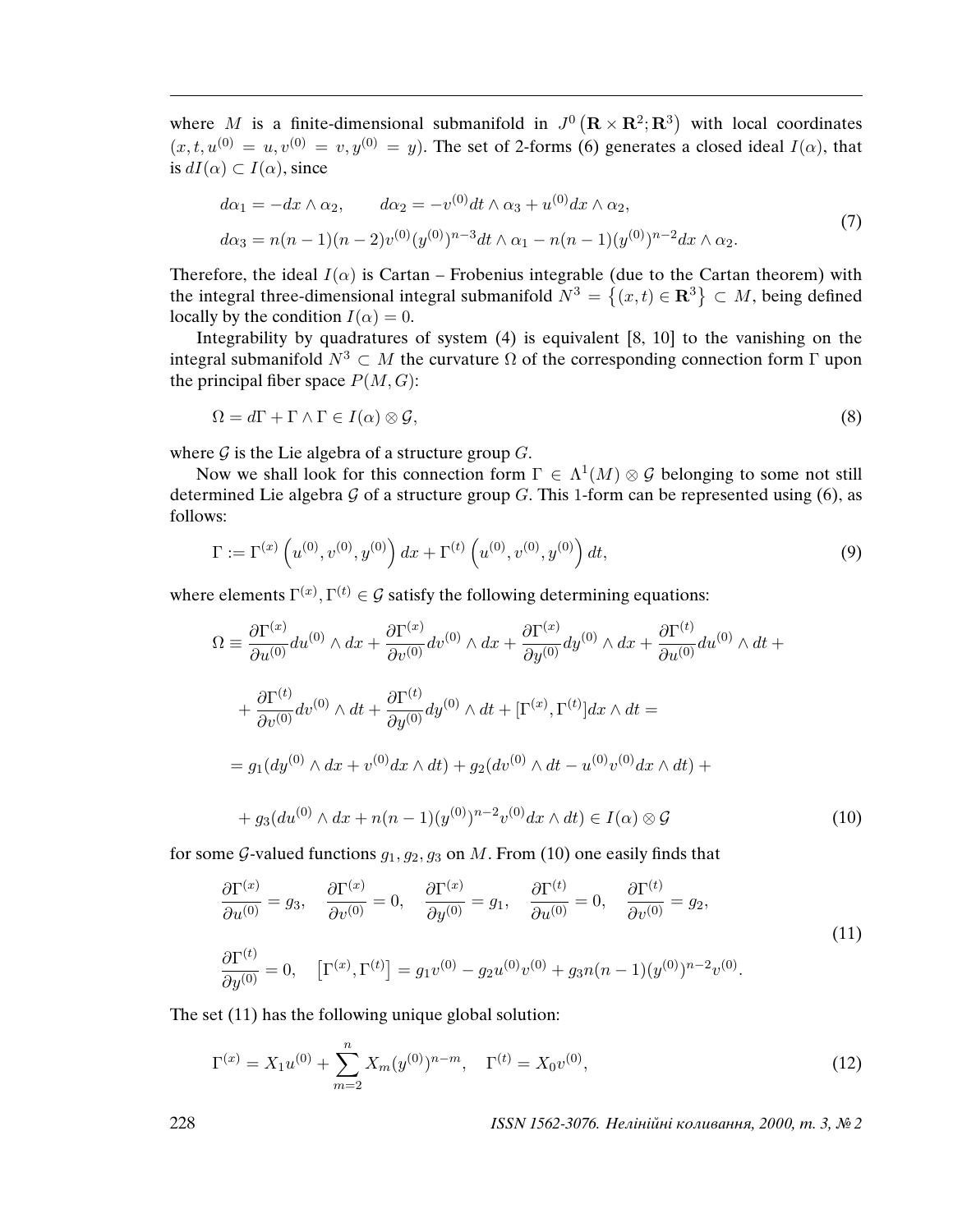where  $X_j \in \mathcal{G}, j = \overline{0, n}$ , are some constant on M elements of the sought Lie algebra  $\mathcal{G}$ , satisfying the following structure equations:

$$
[X_1, X_0] = -X_0, [X_2, X_0] = n(n-1)X_1, [X_{m+1}, X_0] = (n-m)X_m, n \ge m \ge 2. \tag{13}
$$

**3. Lie-algebraic analysis of the case**  $n = 2.3.1$ **. We can use (8) for determining the Lie algebra** structure of  $G$ , taking into account the holonomy Lie group reduction theorem of Ambrose, Singer and Loos [11]. Namely, the holonomy Lie algebra  $\mathcal{G}(h) \subset \mathcal{G}$  is generated by the covariant derivatives composition of the G-valued curvature form  $\Omega \in \Lambda^2(M) \otimes \mathcal{G}$ :

$$
\mathcal{G} := \text{span}_{\mathbf{C}} \{ \nabla_1^{j_1} \nabla_2^{j_2} \dots \nabla_n^{j_n} \Omega_{si} \in \mathcal{G} : j_k \in \mathbf{Z}_+, s, i, k = \overline{1, n} \},\tag{14}
$$

where by definition, the covariant derivative  $\nabla_j : \Lambda(M) \longrightarrow \Lambda(M), j = \overline{1,n}$ , is given as follows  $\nabla_j := \frac{\partial}{\partial x_j}$  $\partial z_j$  $+ \Gamma^{(j)}(z), z_j \in M, j = \overline{1, n}$ . Therefore, reducing via the Ambrose – Singer theorem the associated principal fibered frame space  $P(M, G)$  to the principal fiber bundle  $P(M, G(h))$ , where  $G(h) \subset G$  is the corresponding holonomy Lie group of the connection  $\Gamma$  on P, we must verify the following conditions for the set  $\mathcal{G}(h) \subset \mathcal{G}$  to be a subalgebra in  $\mathcal{G} \colon \nabla_x^m \nabla_t^n \Omega \in \mathcal{G}(h)$  for all  $m, n \in \mathbb{Z}_+$ . To do this we shall try to close the above transfinite procedure. One can easily verify, that the simplest equality

$$
\mathcal{G}(h) = \mathcal{G}(h)_1 := \operatorname{span}_{\mathbf{C}} \left\{ \nabla_x^m \nabla_t^n \Omega \in \mathcal{G} : m + n = \overline{0, 1} \right\}
$$

meets all of the conditions mentioned above. This means that one can put

$$
\mathcal{G}(h) = \mathcal{G}(h)_1 := \text{span}_{\mathbf{C}} \left\{ \nabla_x^m \nabla_t^n g_j \in \mathcal{G} : j = \overline{1, 3}, m + n = \overline{0, 1} \right\} =
$$

$$
= \text{span}_{\mathbf{C}} \left\{ g_j \in \mathcal{G}; \frac{\partial g_j}{\partial x} + [g_j, \Gamma^{(x)}], \frac{\partial g_j}{\partial t} + [g_j, \Gamma^{(t)}] \in \mathcal{G} : j = \overline{1, 3} \right\} =
$$

$$
= \text{span}_{\mathbf{C}} \left\{ X_0, X_1, [X_1, X_2] \right\} = \text{span}_{\mathbf{C}} \left\{ X_j \in \mathcal{G} : j = \overline{0, 3}, j \neq 2 \right\},\tag{15}
$$

where, by definition,  $[X_1, X_2] = X_3 \in \mathcal{G}$ . To satisfy the set of relations (13) we need to use expansions over the basis (15) of the external element  $X_2 \in \mathcal{G}(h)$ :

$$
X_2 := \sum_{j=0, j \neq 2}^{3} q_j X_j.
$$
\n(16)

Substituting the expansion (16) into (13) we obtain that  $q_0 = -\lambda$ ,  $q_1 = 0$ ,  $q_3 = 1$ , for an arbitrary complex parameter  $\lambda \in \mathbf{C}$ , that is  $\mathcal{G}(h) = \text{span}_{\mathbf{C}} \{X_0, X_1, X_3\}$ , where

$$
[X_0, X_3] = -2X_1, \quad [X_1, X_3] = -\lambda X_0 + X_3, \quad X_2 = -\lambda X_0 + X_3. \tag{17}
$$

We can now state that this finite-dimensional holonomy Lie algebra  $\mathcal{G}(h)$ , being generated by comutator relationships (13) and (17), possesses the following a general solution:

$$
X_0 = L_{-1} - 2L_0 + L_1, \quad X_1 = L_{-1} - L_0, \quad X_2 = \left(-\frac{\lambda}{2} - 1\right)L_{-1} + \lambda L_0 - \frac{\lambda}{2}L_1,\tag{18}
$$

with  $L_{-1}$ ,  $L_0$ ,  $L_1$  satisfying canonical sl(2)-commutation relations and  $\lambda \in \mathbb{C}$  being a parameter.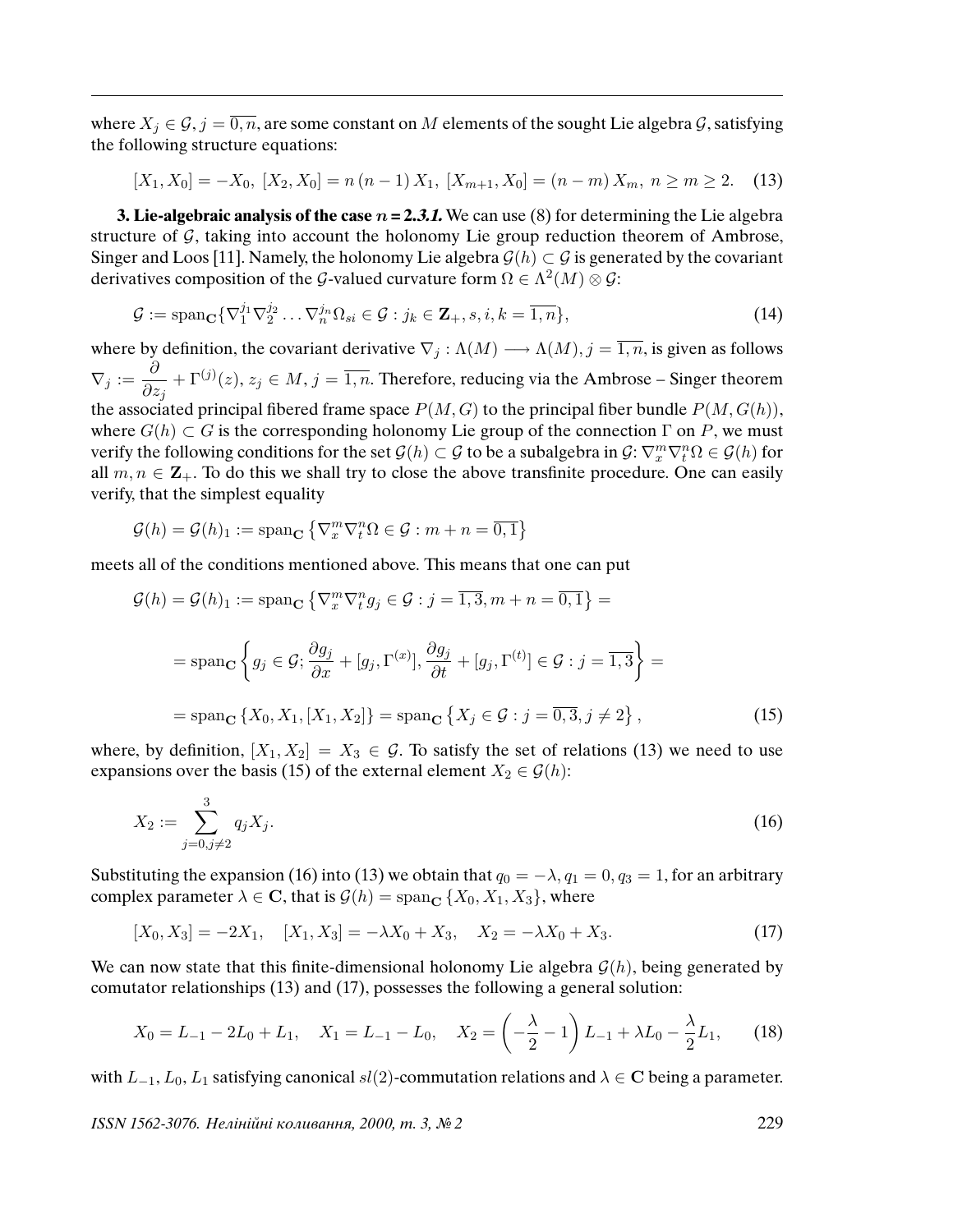It is easy to find such a  $(2 \times 2)$ -matrix representation of *L*-elements of *G*:

$$
L_{-1} = \begin{bmatrix} 0 & 0 \\ 1 & 0 \end{bmatrix}, \quad L_0 = \frac{1}{2} \begin{bmatrix} 1 & 0 \\ 0 & -1 \end{bmatrix}, \quad L_1 = \begin{bmatrix} 0 & -1 \\ 0 & 0 \end{bmatrix}.
$$
 (19)

Therefore, from (12), (18) and (19) we obtain the following  $\Gamma^{(x)}$ ,  $\Gamma^{(t)}$  expressions:

$$
\Gamma^{(x)} = \begin{bmatrix} -\frac{u}{2} + \frac{\lambda}{2} & \frac{\lambda}{2} \\ u - \frac{\lambda}{2} - 1 & \frac{u}{2} - \frac{\lambda}{2} \end{bmatrix}, \quad \Gamma^{(t)} = \begin{bmatrix} -v & -v \\ v & v \end{bmatrix},
$$
\n(20)

and the following 1-form  $\Gamma \in \Lambda^1(M) \otimes \mathcal{G}$ 

$$
\Gamma = (X_1 u + X_2) dx + X_0 v dt, \tag{21}
$$

generating parallel transporting of vectors  $f \in \mathbf{C}^2$  from a linear representation space  $F \simeq \mathbf{C}^2$ of the holonomy Lie algebra  $\mathcal{G}(h)$ :

$$
df + \Gamma f = 0 \tag{22}
$$

along the integral submanifold  $N^3 \subset M$  of the ideal  $I(\alpha)$ , generated by the set of 2-forms (6). The result (22) means also that the dynamical system (4) is endowed with the standard Lax type representation, containing the spectral parameter  $\lambda \in \mathbb{C}$ , that is necessary for its integrability by quadratures [1, 8].

**3.2.** Now we shall proceed to consider the following generalized spectral problem for system  $(4)$ :

$$
Lf := \left(\frac{\partial}{\partial x} + \Gamma^{(x)}[u, v, \lambda]\right) f = 0, f \in L_{\infty}\left(\mathbf{R}; \mathbf{C}^2\right),\tag{23}
$$

posed in the Banach space  $L_{\infty}\left(\mathbf{R};\mathbf{C}^2\right)$  with the manifold  $M_0^\infty$  being taken  $2\pi$ -periodic in  $x\in$  $\in$  R. We need to analyze [8, 12], in more detail, spectral properties of the problem (23).

Let  $Y(x, x_0; \lambda) \in L(\mathbf{C}^2, \mathbf{C}^2)$  be the fundamental solution of equation (23), being normalized to the identity matrix at  $x = x_0 \in \mathbb{R}$ , i. e.  $Y(x_0, x_0; \lambda) = 1$  for all  $x_0 \in \mathbb{R}$ ,  $\lambda \in \mathbb{C}$ . Any solution of (23) can be evidently represented as

$$
f(x, x_0; \lambda) = Y(x, x_0; \lambda) f_0(\lambda), \qquad (24)
$$

where  $f_0(\lambda) \in \mathbb{C}^2$  is some initial Cauchy data at  $x = x_0 \in \mathbb{R}$ . Consider the value of  $f(x, x_0; \lambda) \in$  $\in$  C<sup>2</sup> at  $x = x_0 + 2\pi N$ , where  $N \in \mathbb{Z}$ . Owing to the periodicity of the manifold  $M_0^{\infty}$  in the independent variable  $x \in \mathbf{R}$ , one obtains from (24) that

$$
f(x_0 + 2\pi N, x_0; \lambda) = S^N(x_0; \lambda) f_0(\lambda),
$$

where  $S(x_0;\lambda):=Y(x_0+2\pi,x_0;\lambda):{\bf C}^2\to{\bf C}^2$  is the so called monodromy (transfer) matrix of the periodic differential equation (23).

The monodromy matrix  $S(x_0; \lambda)$  possesses the following useful properties [8, 12]:

1°) the matrix  $S(x_0; \lambda)$ ,  $\lambda \in \mathbb{C}$ , as a function of the parameter  $x_0 \in \mathbb{R}$  satisfies the following Novikov – Marchenko equation:

$$
\frac{dS}{dx_0} = [-\Gamma^{(x)}, S] \tag{25}
$$

for all  $x_0 \in \mathbb{R}$ , where [., .] is the usual matrix commutator;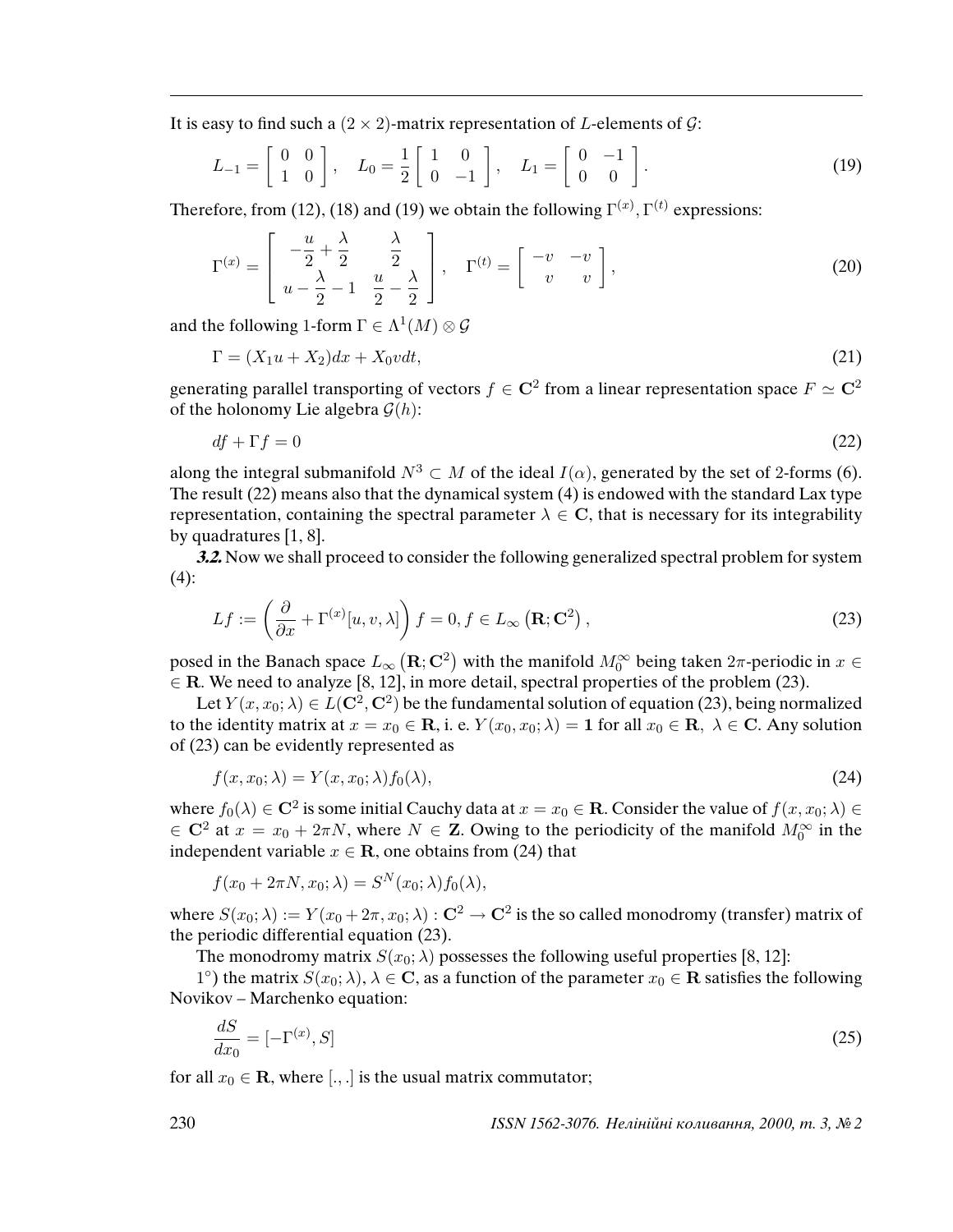2°) the eigenvalue  $\varrho(\lambda)$  of the matrix  $S(x_0; \lambda)$ ,  $\lambda \in \mathbb{C}$ , does not depend on the variable  $x_0 \in \mathbf{R}$ ;

3°) the eigenvalue  $\varrho(\lambda)$  of the matrix  $S(x_0;\lambda), \lambda \in \mathbb{C}$ , as a functional on manifold  $M_0^{\infty}$ , is independent of the evolution parameter  $t \in \mathbb{R}^2$ .

Since  $\frac{d\varrho(\lambda)}{dt} = 0$ , for all  $t \in \mathbb{R}^2$ , we claim that as  $|\lambda| \to \infty$ ,  $\varrho(\lambda) \in \mathcal{D}(M_0^{\infty})$  is a generating functional of conservation laws of system (4). Hence, one can find an infinite hierarchy of conservation laws of system (4), making use of (23). We introduce the function  $\sigma(x; \lambda) :=$  $\frac{\partial}{\partial x}$  ln  $\overline{f_1}(x, x_0; \lambda)$ , where  $\overline{f_1}(x, x_0; \lambda)$  is the first coordinate of the vector-eigenfunction  $\overline{f} \in$  $\in L_{\infty}(\mathbf{R};\mathbf{C}^2)$  of the monodromy matrix  $S(x;\lambda)$ :

$$
S(x; \lambda) \overline{f}(x, x_0; \lambda) = \varrho(\lambda) \overline{f}(x, x_0; \lambda),
$$

that is normalized at  $x = x_0$  by identity, i. e.  $\overline{f_1}(x = x_0, x_0; \lambda) = 1$ . Substituting the function  $\overline{f}$ into (23) one can find the following differential Riccati equation for the function  $\sigma(x; \lambda)$ :

$$
\sigma_x = -\sigma^2 + \frac{1}{2}u_x - \left(-u + \frac{\lambda}{2} + 1\right)\frac{\lambda}{2} + \left(\frac{1}{2}u - \frac{\lambda}{2}\right)^2, \quad u = v_x/v,
$$
\n(26)

where  $(.)_{nx} := \frac{d^n(.)}{dx^n}$  $\frac{d^+(t)}{dx^n}$ ,  $x \in \mathbf{R}$ ,  $n \in \mathbf{Z}_+$ . Assuming that  $\sigma(x; \lambda)$  allows an asymptotic solution :

$$
\sigma(x;\lambda) \cong \delta^m(\lambda) \sum_{j \in \mathbf{Z}_+} \sigma_j[u,v] \delta^{-j}(\lambda), \qquad (27)
$$

as  $|\lambda| \to +\infty$ , with respect to the parameter  $\delta(\lambda)$  being analytic on C, and  $m \in \mathbb{Z}_+$  is some fixed number, one can find from (26) recurrent equations for  $\sigma_j[u, v], j \in \mathbb{Z}_+$ :

$$
-\sigma_0^2 = \frac{1}{2}, \quad \sigma_{0,x} = -(\sigma_0 \sigma_1)^2, \quad \sigma_{1,x} = -(2\sigma_0 \sigma_2 + \sigma_1^2) + \frac{u_x}{2} + \frac{u^2}{4},
$$
  

$$
\sigma_{2,x} = -(2\sigma_0 \sigma_3 + 2\sigma_1 \sigma_2), \quad \sigma_{3,x} = -(2\sigma_0 \sigma_4 + 2\sigma_1 \sigma_3 + \sigma_2^2),
$$
  

$$
\sigma_{4,x} = -(2\sigma_0 \sigma_5 + 2\sigma_1 \sigma_4 + 2\sigma_2 \sigma_3), \dots
$$

and from them the following polynomial functionals  $\sigma_j[u, v], j \in \mathbb{Z}_+$ :

$$
\sigma_0 = \frac{\sqrt{2}}{2}i, \quad \sigma_1 = 0, \quad \sigma_2 = -\frac{\sqrt{2}i}{4} \left( \frac{1}{2} u^2 + u_x \right), \quad \sigma_3 = \frac{1}{4} (u_{xx} + u_{xx}),
$$
  
\n
$$
\sigma_4 = \frac{i\sqrt{2}}{16} \left( 2uu_{xx} + 2u_{xxx} + u_x^2 - \frac{u^4}{4} - u_x u^2 \right),
$$
  
\n
$$
\sigma_5 = -\frac{1}{8} (u_{xxxx} + uu_{xxx} + u_x u_{xx} - u^3 u_x - u^2 u_{xx} - 2u_x^2 u),
$$
  
\n
$$
\sigma_6 = \frac{\sqrt{2}}{32}i \left( -2u_{xxxxx} - 2u_x u_{xxx} - u_{xx}^2 - 2u u_{xxxxx} + \frac{13}{2} u^2 u_x^2 + 3u_{xx} u^3 + 3u^2 u_{xxx} + 16u u_x u_{xx} + 5u_x^3 - \frac{3}{4} u^4 u_x - \frac{u^6}{8} \right), \dots
$$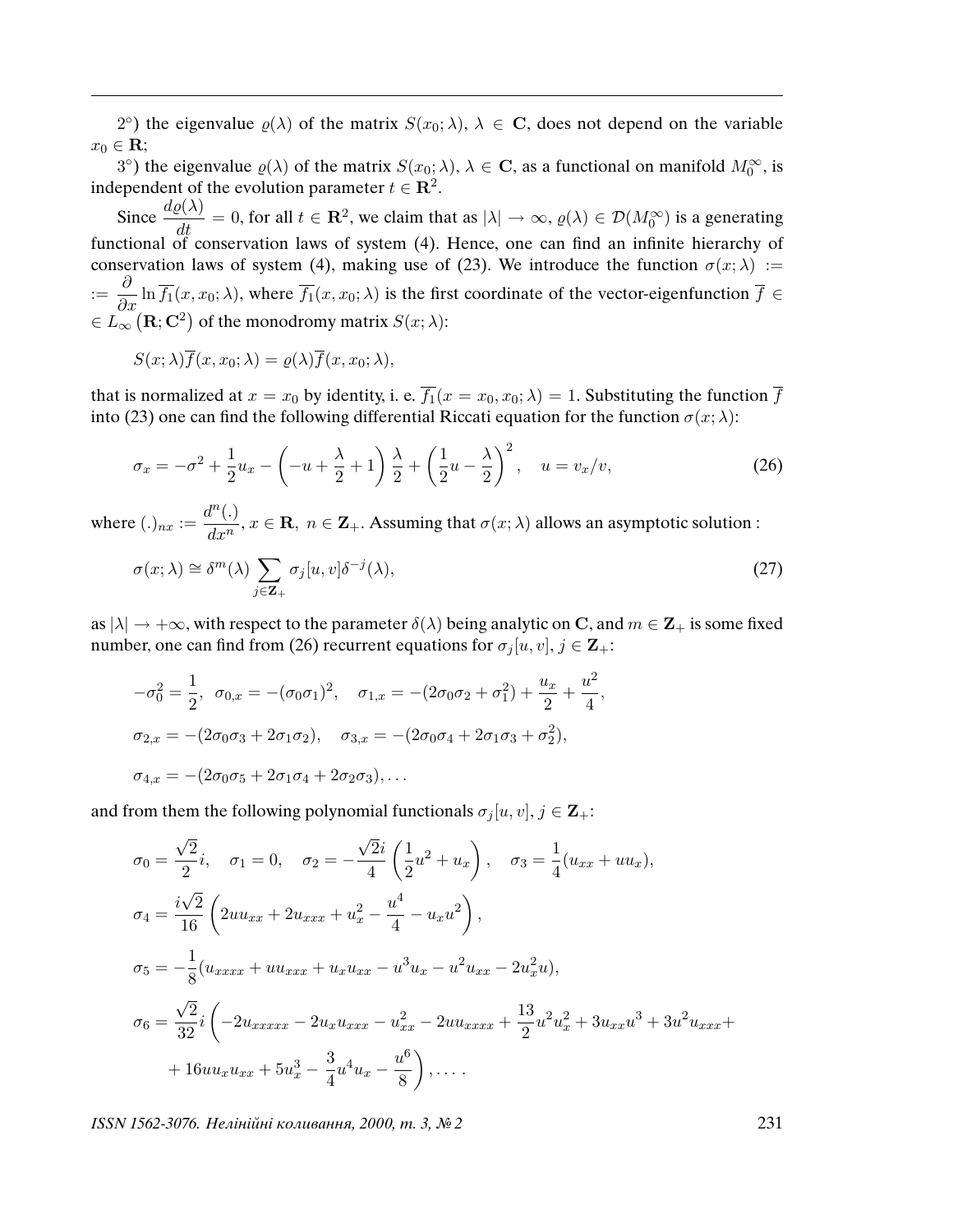Since  $\rho(\lambda) = \exp$  $\sqrt{ }$  $\overline{1}$ Z  $2\pi$ 0  $\sigma(x;\lambda)dx$ 1 , from  $(27)$  and  $3^{\circ}$ ) one gets right away that all functionals  $2\pi$ 

 $\gamma_j =$ 0  $dx\sigma_j[u, v], j \in \mathbb{Z}_+$ , are conservation laws for (4). Thus we have explicit expression for  $\gamma_j, j \in \mathbf{Z}_+$  :

$$
\gamma_0 = \pi i \sqrt{2}, \quad \gamma_1 = 0, \quad \gamma_2 = \frac{i\sqrt{2}}{8} \int_0^{2\pi} u^2 dx, \quad \gamma_3 = 0, \quad \gamma_4 = \frac{i\sqrt{2}}{16} \int_0^{2\pi} \left( u u_{xx} - \frac{1}{4} u^4 \right) dx,
$$

$$
\gamma_5 = 0, \quad \gamma_6 = -\frac{i\sqrt{2}}{32} \int_0^{2\pi} \left( -u_x u_{xxx} + \frac{5}{2} u^2 u_x^2 + \frac{u^6}{8} \right) dx, \quad \gamma_7 = 0,
$$
\n(28)

$$
\gamma_8 = \frac{i\sqrt{2}}{64} \int_0^{2\pi} \left( -u_{xxxxx} u_x + \frac{7}{2} u^2 u_x u_{xxx} + \frac{7}{4} u u_x^2 u_{xx} + \frac{7}{8} u^5 u_{xx} - \frac{5}{64} u^8 \right) dx, \dots
$$

**3.3.** For a further analysis of system (4) we make use of the Novikov – Marchenko equation (25). Let us denote  $\Delta(\lambda) := \text{Tr}S(x; \lambda), \lambda \in \mathbb{C}$ , as a normalized trace of the monodromy matrix  $S(x; \lambda) : \mathbb{C}^2 \to \mathbb{C}^2$  at  $x \in \mathbb{R}$ . By virtue of the results stated above we can claim that the functional  $\Delta(\lambda) \in \mathcal{D}(M_0^{\infty})$  is a generating function of conservation laws for (4). The same is evidently true also for all functionals  ${\rm Tr}S^k (x; \lambda), k\in {\bf Z}, \lambda \in {\bf C},$  at  $x\in {\bf R},$  but not all of them are obviously functionally independent.

Making now use of the Novikov – Marchenko equation (25) one can obtain  $[1, 12]$  that the following relation holds

$$
\eta \text{grad}\Delta\left(\lambda\right) = \lambda \vartheta \text{grad}\Delta\left(\lambda\right),\tag{29}
$$

for all  $\lambda \in \mathbb{C}$ , where  $(\eta, \vartheta)$  is a pair of implectic operators [12] acting from  $T^*(M_0^{\infty})$  into  $T(M_0^{\infty})$ . Since the system (4) is considered on the singular submanifold  $M_0^{\infty}$ , we are forced to introduce new frame-regularizing coordinates  $(\tilde{x}, \tilde{t}) \in \mathbf{R} \times \mathbf{R}^2$ , defined as follows:

$$
\widetilde{x} = x, \quad \widetilde{t} = x\mathbf{1} + t,\tag{30}
$$

where  $1 = \begin{pmatrix} 1 \\ 1 \end{pmatrix}$ 1 . In these coordinates, the system (4) takes the form of a nondegenerate evolution system on  $J(\mathbf{R}^1; \mathbf{R}^2)$ :

$$
\frac{d\widetilde{u}}{d\widetilde{t}} = 2\widetilde{v},
$$
  
\n
$$
\frac{d\widetilde{v}}{d\widetilde{t}} = \widetilde{v}_{\widetilde{x}} - \widetilde{u}\widetilde{v}.
$$
\n(31)

The corresponding to (20) connection matrices  $\Gamma^{(\tilde{x})}, \Gamma^{(\tilde{t})} \in \mathcal{G}$ , are given as follows:

$$
\Gamma^{(\tilde{x})} = \begin{bmatrix} -\frac{\tilde{u}}{2} - \tilde{v} + \frac{\lambda}{2} & \frac{\lambda}{2} - \tilde{v} \\ \tilde{u} + \tilde{v} - \frac{\lambda}{2} - 1 & \frac{u}{2} + \tilde{v} - \frac{\lambda}{2} \end{bmatrix}, \quad \Gamma^{(\tilde{t})} = \begin{bmatrix} -\tilde{v} & -\tilde{v} \\ \tilde{v} & \tilde{v} \end{bmatrix}.
$$
 (32)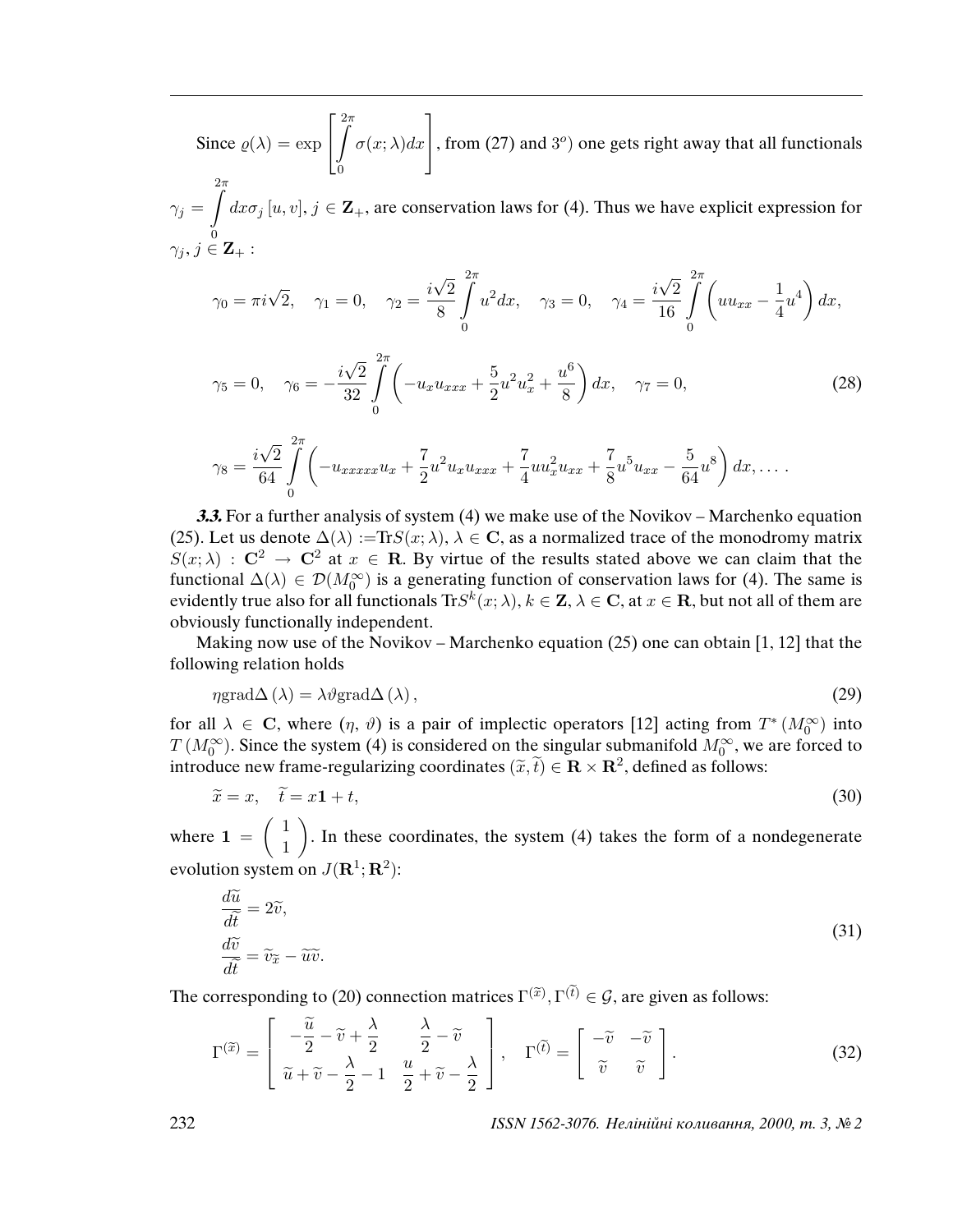Whence the Novikov – Marchenko equation (25) takes the form:

$$
s_{\tilde{x}} = \left(\tilde{v} - \frac{\lambda}{2}\right) s_{21} + \left(\tilde{v} + \tilde{u} - \frac{\lambda}{2} - 1\right) s_{12},
$$
  
\n
$$
s_{12, \tilde{x}} = -2\left(\tilde{v} - \frac{\lambda}{2}\right) s + (2\tilde{v} + \tilde{u} - \lambda) s_{12},
$$
  
\n
$$
s_{21, \tilde{x}} = -2\left(\tilde{v} + \tilde{u} - \frac{\lambda}{2} - 1\right) s + (-\tilde{u} - 2\tilde{v} + \lambda) s_{21},
$$
\n(33)

for the components  $s_{ij}(\tilde{x}; \lambda), i, j = \overline{1,2}$ , of the monodromy matrix  $S(\tilde{x}; \lambda) : \mathbf{C}^2 \to \mathbf{C}^2$  at  $\tilde{x} \in \mathbf{R}$ for all  $\lambda \in \mathbf{C}$ , where  $s := \frac{1}{2}$  $rac{1}{2}(s_{11}-s_{22}).$ 

Having taken the operator  $L := \frac{\partial}{\partial \zeta}$  $\partial \widetilde{x}$  $+ \Gamma^{(\tilde{x})}$ , with  $\Gamma^{(\tilde{x})}$  being given by (32), one finds easily that

$$
\text{grad}\Delta(\lambda) = \frac{1}{2} \begin{pmatrix} s - s_{12} \\ 2s - s_{12} + s_{21} \end{pmatrix},\tag{34}
$$

for all  $\lambda \in \mathbf{C}$ .

As a result of expression (34) and equations (33) one arrives at the following spectral gradient identity:

$$
\tilde{\eta} \text{grad} \Delta(\lambda) = \lambda \tilde{\vartheta} \text{grad} \Delta(\lambda),\tag{35}
$$

valid for all  $\lambda \in \mathbb{C}$ , where

$$
\widetilde{\eta} = \begin{bmatrix} -2\partial & \partial^2 + \partial \widetilde{u} \\ -\partial^2 + \widetilde{u}\partial & \widetilde{v}\partial + \partial \widetilde{v} \end{bmatrix}, \quad \widetilde{\vartheta} = \begin{bmatrix} 0 & 0 \\ 0 & \partial \end{bmatrix},
$$
\n(36)

with  $\partial := \frac{\partial}{\partial \widetilde{\phi}}$ .

 $\begin{bmatrix} 0 & \cdots & \partial \tilde{x} \\ \partial x & \partial y \end{bmatrix}$  and (35) one can further make the Moser reduction [8] of our problem (31) on a finite-dimensional nonlocal invariant submanifold carrying a natural symplectic structure. The latter gives rise to a new reduction of the problem to a one of Liouville – Arnold type.

**3.4.** Below we shall analyze, using some results of [12], the next useful for further representation of the holonomy Lie algebra  $sl(2)$  by means of such vector fields on the circle  $\mathbf{S}^1$  :

$$
L_{-1} = \frac{\partial}{\partial \xi}, \quad L_0 = \xi \frac{\partial}{\partial \xi}, \quad L_1 = \xi^2 \frac{\partial}{\partial \xi}, \qquad \xi \in \mathbf{S}^1 \simeq \mathbf{R}/2\pi \mathbf{Z}.
$$

The corresponding connection operators  $\Gamma^{(x)}$  and  $\Gamma^{(t)} \in \mathcal{G}$  then take the form:

$$
\Gamma^{(x)} = \left(-\frac{\lambda}{2}\xi^2 - (u-\lambda)\xi + \left(u-\frac{\lambda}{2}-1\right)\right)\frac{\partial}{\partial\xi}, \quad \Gamma^{(t)} = (v-2v\xi - v\xi^2)\frac{\partial}{\partial\xi}.\tag{37}
$$

Consider now the following system:

$$
\frac{\partial f}{\partial x} = A \frac{\partial f}{\partial \xi}, \quad \frac{\partial f}{\partial t} = B \frac{\partial f}{\partial \xi}
$$
(38)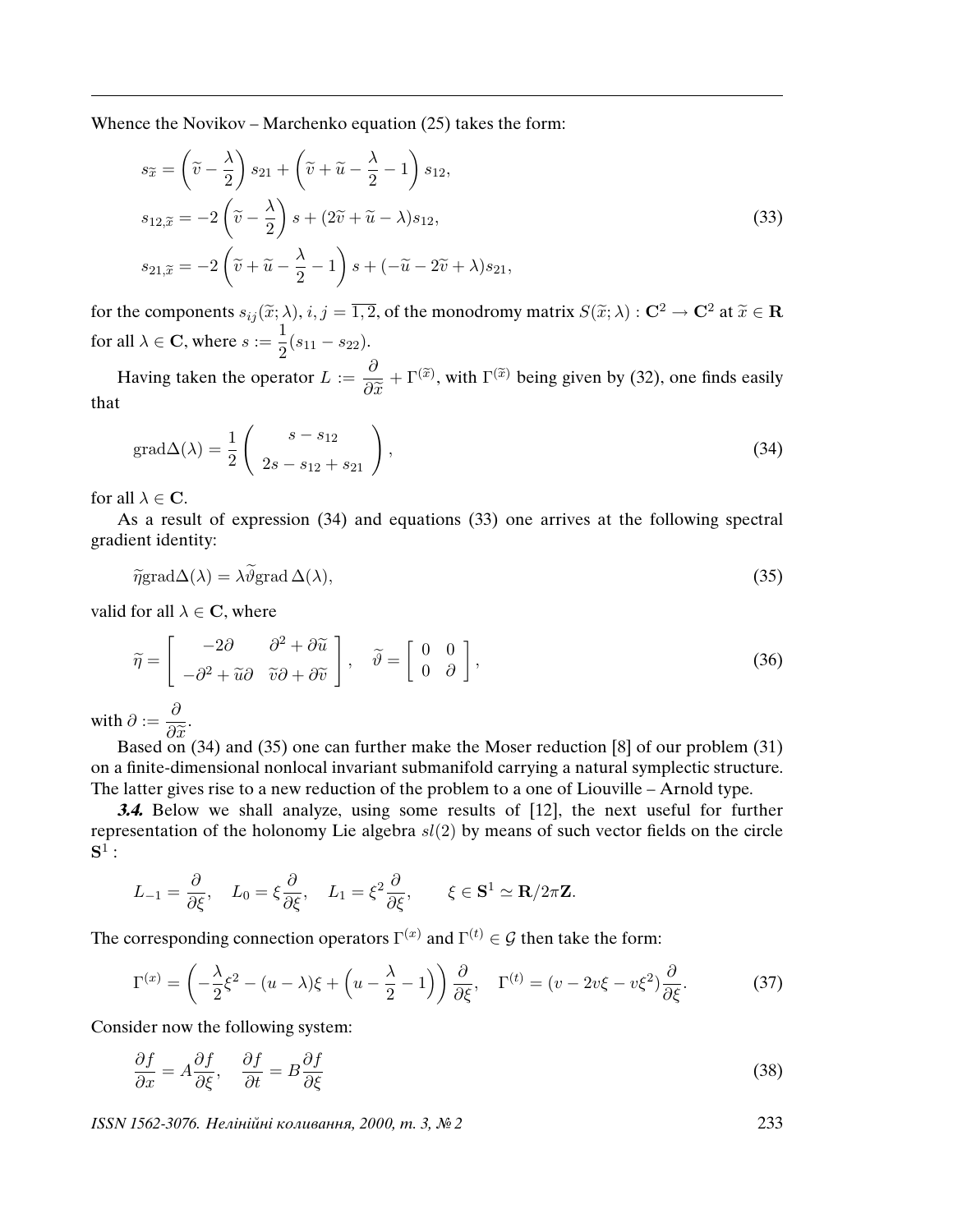where  $f \in H(\mathbf{C})$  is some complex analytical continuation of f from the circle  $S^1$  to the whole **C**, and  $A\frac{\partial}{\partial \xi} = -\Gamma^{(x)}, B\frac{\partial}{\partial \xi} = -\Gamma^{(t)}$ , as defined by (37).

The following lemmas [13] are true:

**Lemma 2.** The dynamical system (4) is equivalent to the following vector *fi*eld Lax type representation:

$$
\frac{d\tilde{L}}{dt} = \left[\tilde{L}, \tilde{P}(l)\right],\tag{39}
$$

where  $\widetilde{L}=\displaystyle{\frac{\partial l}{\partial x}}$  $\partial x$  $\frac{\partial}{\partial \xi} - \frac{\partial l}{\partial \xi}$ ∂ξ  $\frac{\partial}{\partial x}$ ,  $\widetilde{P}(l) = \frac{\partial p}{\partial x}$  $\frac{\partial}{\partial \xi} - \frac{\partial p}{\partial \xi}$ ∂ξ  $\frac{\partial}{\partial x}$  and  $l := l(x; \xi) \cong \sum_{i \geq 0}$  $\sum_{j\geq 0}$  $l_j[u,v] \, \xi^{-(j-s)} \in H({\bf C})$ is an element of the Lie algebra,  $\xi$  is symbol expressions,  $s \in \mathbb{Z}_+$  is some nonnegative integer.

A proof of (39) follows simply from the definition of the associative product in the space of reduced pseudo-differential expressions, which one verifies via a straightforward calculation.

**Lemma 3.** The following equality holds:  $l \equiv f$ , where f is an analytical solution of (38).

**Proof.** Since  $\widetilde{L}f = 0$  with the operator  $\widetilde{L}$  being defined in Lemma 2, using the usual characteristics method one arrives at the equality

$$
\frac{d\xi}{dx} = -\frac{\partial l}{\partial x} / \frac{\partial l}{\partial \xi}.
$$

On the other hand, from the characteristics equations of the first equation in (38), one finds that  $dx/1 = -d\xi/A$ . Whence  $A\frac{\partial l}{\partial \xi} = \frac{\partial l}{\partial x}$ , so  $l \in H(\mathbf{C})$  is a solution of (38), which proves the lemma.

Taking into account Lemmas 1 and 2, one can find the following asymptotic solution of (38)

$$
l(x; \xi) \approx \sum_{j \ge 1} l_j [u, v] \xi^{-(j-1)}
$$
.

After simple calculations we find, for functionals  $l_i \in H(C)$ ,  $j \in \mathbb{Z}_+$ , the following a recurrent chain of differential equations:

$$
l_{1,x} = -\frac{\lambda}{2}l_2, \ \ l_{2,x} = (\lambda - u)l_2 - \lambda l_3, \ \ l_{3,x} = \left(u - \frac{\lambda}{2} - 1\right)l_2 + 2(\lambda - u)l_3 - \frac{3}{2}\lambda l_4, \dots,
$$
  

$$
l_{k,x} = \left(u - \frac{\lambda}{2} - 1\right)(k - 2)l_{k-1} + (k - 1)(\lambda - u)l_k - \frac{k}{2}\lambda l_{k+1}, \dots
$$

giving rise to the following expressions:

$$
l_1 = \varphi, \quad l_2 = -\frac{2}{\lambda}\varphi_x, \quad l_3 = \frac{2}{\lambda^2}((\lambda - u)\varphi_x + \varphi_{xx}),
$$
  
\n
$$
l_4 = \frac{4}{3\lambda^3} \left[ \left( -2u^2 - u_x + 3\lambda u - \frac{3}{2}\lambda^2 + \lambda \right) \varphi_x + 3(\lambda - u)\varphi_{xx} - \varphi_{xxx} \right],
$$
  
\n
$$
l_5 = \frac{2}{3\lambda^4} \left[ \left( -4\lambda^3 + (12u + 4)\lambda^2 - (14u^2 + 4u + 6u_x)\lambda + 6u^3 + 7uu_x + u_{xx} \right) \varphi_x + \right. \\
\left. + (10\lambda^2 - 2\lambda(10u + 1) + 11u^2 + 4u_x)\varphi_{xx} + 6(u - \lambda)\varphi_{xxx} + \varphi_{xxxx} \right], \dots,
$$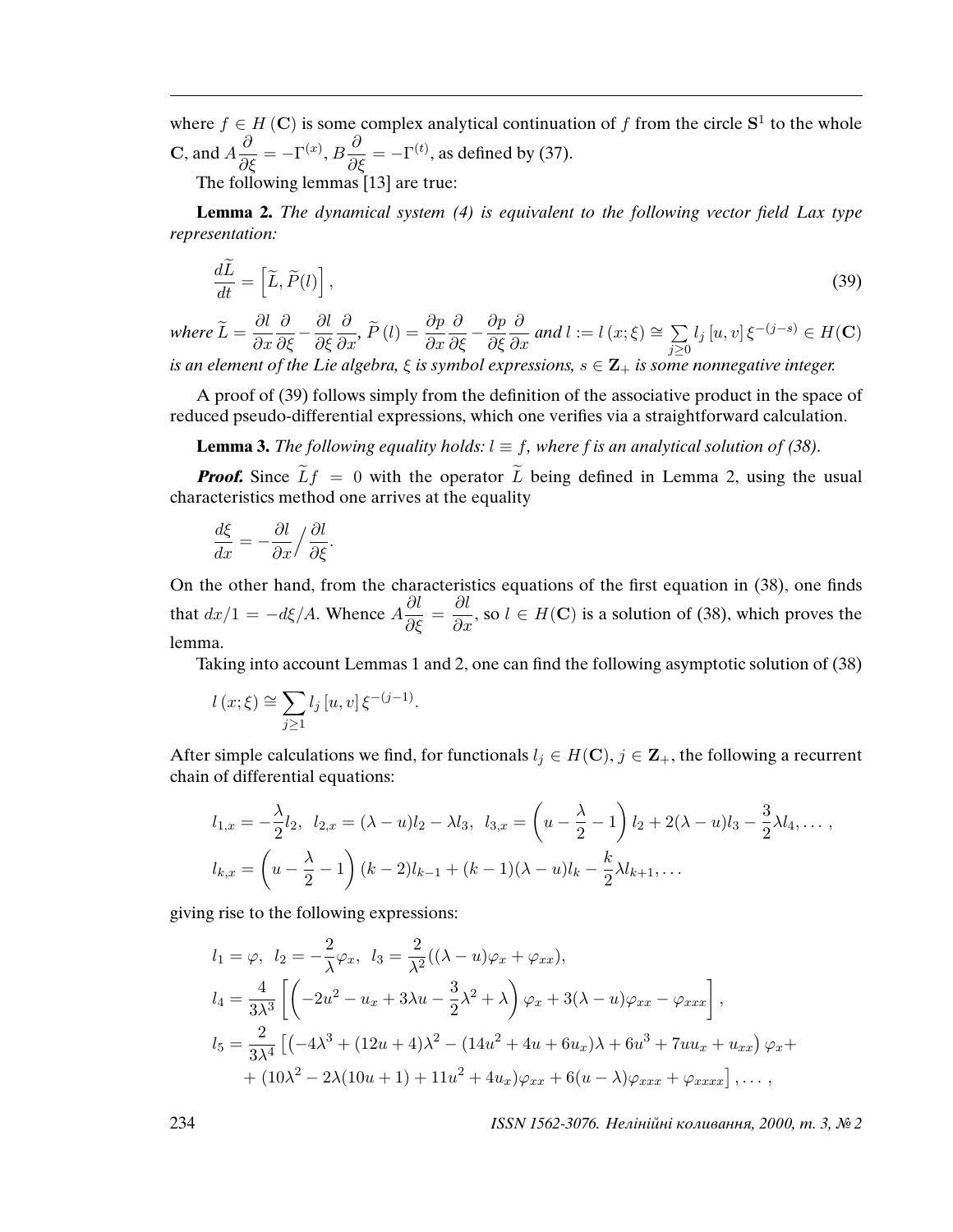with  $\varphi = \varphi(x; \lambda)$  being some  $\mathbb{R}^2 \ni t$ -independent function, accumulating the sought information about the integrable by quadratures Cauchy – Goursat conditions (5).

A relative analysis of this structure obtained above will be done as a separate subject of studying this problem elsewhere.

**4. The algebraic-geometric properties of the integrable Riccati equations (**n **= 2). 4.1.** From Section 2 it easily follows that the following lemma holds.

**Lemma 4.** The system (4) on  $M_0^{\infty}$  possesses the commutator Lax type matrix representation

$$
[X_{\lambda}, T_{\lambda}] = 0,\t\t(40)
$$

where

$$
X_{\lambda} = \frac{\partial}{\partial x} - \begin{bmatrix} \frac{u}{2} - \frac{\lambda}{2} & -\frac{\lambda}{2} \\ -u + \frac{\lambda}{2} + 1 & -\frac{1}{2}u + \frac{\lambda}{2} \end{bmatrix}, \quad T_{\lambda} = \frac{\partial}{\partial t} - \begin{bmatrix} v & v \\ -v & -v \end{bmatrix}, \tag{41}
$$

are linear matrix differential operators in the space of complex vector-valued functions with  $\lambda \in \mathbf{C}$ being an arbitrary complex parameter.

The notation (40) means that the comutator of the operators (41) on the solutions of (4) equals identifically zero for all  $\lambda \in \mathbb{C}$ .

The Lax representation (40) enables us to find the solutions to equations (4) by means of the classical algebraic-geometric methods [1, 10, 12] reducing the problem to the Jacobi problem of inversion of Abelian integrals on hyperelliptic Riemann surfaces, effectively using for its solution the multidimensional Riemann  $\vartheta$ -functions [14]. Following [12, 15], we consider the following compatible linear equations for the vector-valued complex function  $g_{\lambda} = (g_1, g_2)^{\tau} \in$  $\in L_{\infty}(\mathbf{R}^3; \mathbf{C}^2)$ :

$$
X_{\lambda}g_{\lambda}(x,t) = 0, \quad T_{\lambda}g_{\lambda}(x,t) = 0,
$$
\n<sup>(42)</sup>

where  $\lambda \in \mathbf{C}$  is an arbitrary parameter.

By a direct computation, from (42) one arrives to equations for  $\zeta = g_1 g_2, \ \psi = -g_1^2, \ \chi = g_2^2$ .

$$
\frac{\partial \zeta}{\partial x} = -\frac{\lambda}{2} \chi + \psi \left( u - \frac{\lambda}{2} - 1 \right), \quad \frac{\partial \zeta}{\partial t} = (\chi + \psi)v, \quad \frac{\partial \psi}{\partial x} = \psi(u - \lambda) + \zeta \lambda,
$$
\n
$$
\frac{\partial \psi}{\partial t} = 2v(\psi - \zeta), \quad \frac{\partial \chi}{\partial x} = -\chi(u - \lambda) + 2\zeta \left( -u + \frac{\lambda}{2} + 1 \right), \quad \frac{\partial \chi}{\partial t} = -2v(\chi + \zeta),
$$
\n(43)

compatible on the solution submanifold of the system (4).

The solutions of (43) are characterized by the following lemma [4, 9, 15].

**Lemma 5.** The system of differential equations (43) possesses a polynomial in  $\lambda \in \mathbb{C}$  solution

$$
\zeta = \sum_{k=0}^{N} \zeta_k(x, t) \lambda^k, \quad \psi = \sum_{k=0}^{N} \psi_k(x, t) \lambda^k, \quad \chi = \sum_{k=0}^{N} \chi_k(x, t) \lambda^k
$$
\n(44)

with  $N \in \mathbf{Z}_+$  *fixed, iff the coefficients*  $\zeta_k$ ,  $\psi_k$ ,  $\chi_k$ ,  $k = \overline{0, N}$ , satisfy certain compatible, autonomous systems of nonlinear nonlocal ordinary differential equations, and

$$
u(x,t) = \frac{\psi_{N-1} - \zeta_{N-1}}{\zeta_N}, \quad v_x = \frac{\psi_{N-1} - \zeta_{N-1}}{\zeta_N}v.
$$
 (45)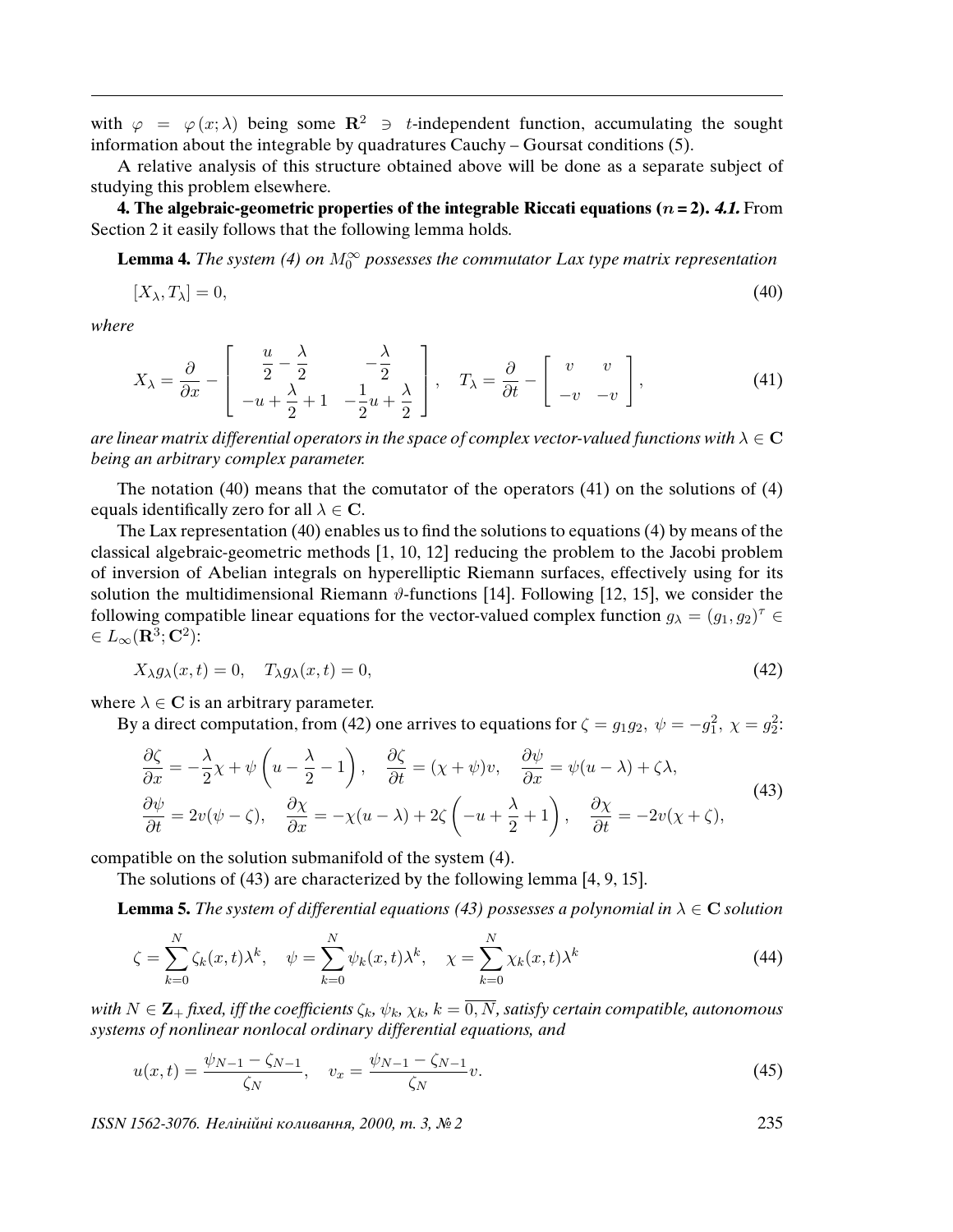If, furthermore, the relations

$$
\zeta(x',t',\lambda^*) = \zeta^*(x',t',\lambda), \quad \psi(x',t',\lambda^*) = \psi^*(x',t',\lambda), \psi_N(x',t') = \zeta_N(x',t') = -\chi_N(x',t'), \quad \chi(x',t',\lambda^*) = \chi^*(x',t',\lambda), \zeta_{N-1}(x',t') - \psi_{N-1}(x',t') = \zeta_{N-1}^*(x',t') - \psi_{N-1}^*(x',t')
$$
\n(46)

are fulfilled at some point  $(x',t') \in \mathbf{R} \times \mathbf{R}^2$  $(t' := (x_0')^2)$  $\zeta_0',y_0')$ ), then these autonomous systems of nonlinear ordinary differential equations have a solution for all  $x \in \mathbf{R}$ ,  $t \in \mathbf{R}^2$  and the functions  $u(x, t)$  and  $v(x, t)$  found from (45) are real infinitely differentiable solutions of (4).

*Proof.* For the proof, we substitute solution (44) into system (43) and equate the coefficients at the same powers of  $\lambda \in \mathbb{C}$ , since it is arbitrary. As a result, we obtain systems both of differential and algebraic equations. Using these algebraic equations we obtain two autonomous nonlocal systems of nonlinear ordinary differential equations of the form:

$$
\frac{\partial z_i}{\partial x} = F_{1i}(z_0, \dots, z_{3N+2}), \quad \frac{\partial z_i}{\partial t} = F_{2i}(z_0, \dots, z_{3N+2}), \tag{47}
$$

where  $z_i = \zeta_i$ ,  $z_{N+1+i} = \psi_i$ ,  $z_{2N+2+i} = \chi_i$ ,  $i = 0, N$ , and  $F_{ki}$ ,  $k = \overline{1,2}$ ,  $i = 0, 3N+2$ , are polynomials in  $z \in \mathbb{R}^{3N+3}$ . The compatibility condition of system (47) can be written as

$$
\sum_{j=0}^{3N+2} \left( \frac{\partial F_{1i}}{\partial z_j} F_{2j} - \frac{\partial F_{2i}}{\partial z_j} F_{1j} \right) = 0, \quad i = \overline{0, 3N+2},
$$

which is verified by a direct calculation.

On the other hand, from these autonomous systems one easily obtains the relationship on the function  $u$ :

$$
u = \frac{\psi_{N-1} - \zeta_{N-1}}{\zeta_N},
$$

which together with the condition  $v_x = \frac{\psi_{N-1} - \zeta_{N-1}}{\zeta_N}$  $\frac{\zeta_{N-1}}{\zeta_N}v$  coincides with system (4). This proves the lemma.

**Remark.** As a consequence of system (43) one easily obtains the equalities  $\frac{\partial}{\partial t}(\zeta^2 + \chi\psi) = 0$ and  $\frac{\partial}{\partial x}(\zeta^2 + \chi\psi) = 0$ , determining in the natural way from initial data for  $\zeta$ ,  $\psi$ ,  $\chi$  a certain polynomial  $P_{2N-1}(\lambda)$ ,  $\lambda \in \mathbb{C}$ , with constant real coefficients (a consequence of Lemma 5) of the form

$$
P_{2N-1}(\lambda) = \zeta^2 + \chi \psi = \sum_{k=0}^{2N-1} p_k \lambda^k = \prod_{j=0}^{2N-2} (\lambda - E_j),
$$
\n(48)

with the conditions  $P(0) \neq 0$  and  $E_i \neq E_j \neq 0$  for  $i \neq j = 0, 2N - 2$ .

Having used now the expansion of the polynomial solution  $\psi(x, t, \lambda)$  with respect to zeros  $\mu_i(x, t), j = \overline{1, N},$ 

$$
\psi = \psi_N \prod_{j=1}^N (\lambda - \mu_j),\tag{49}
$$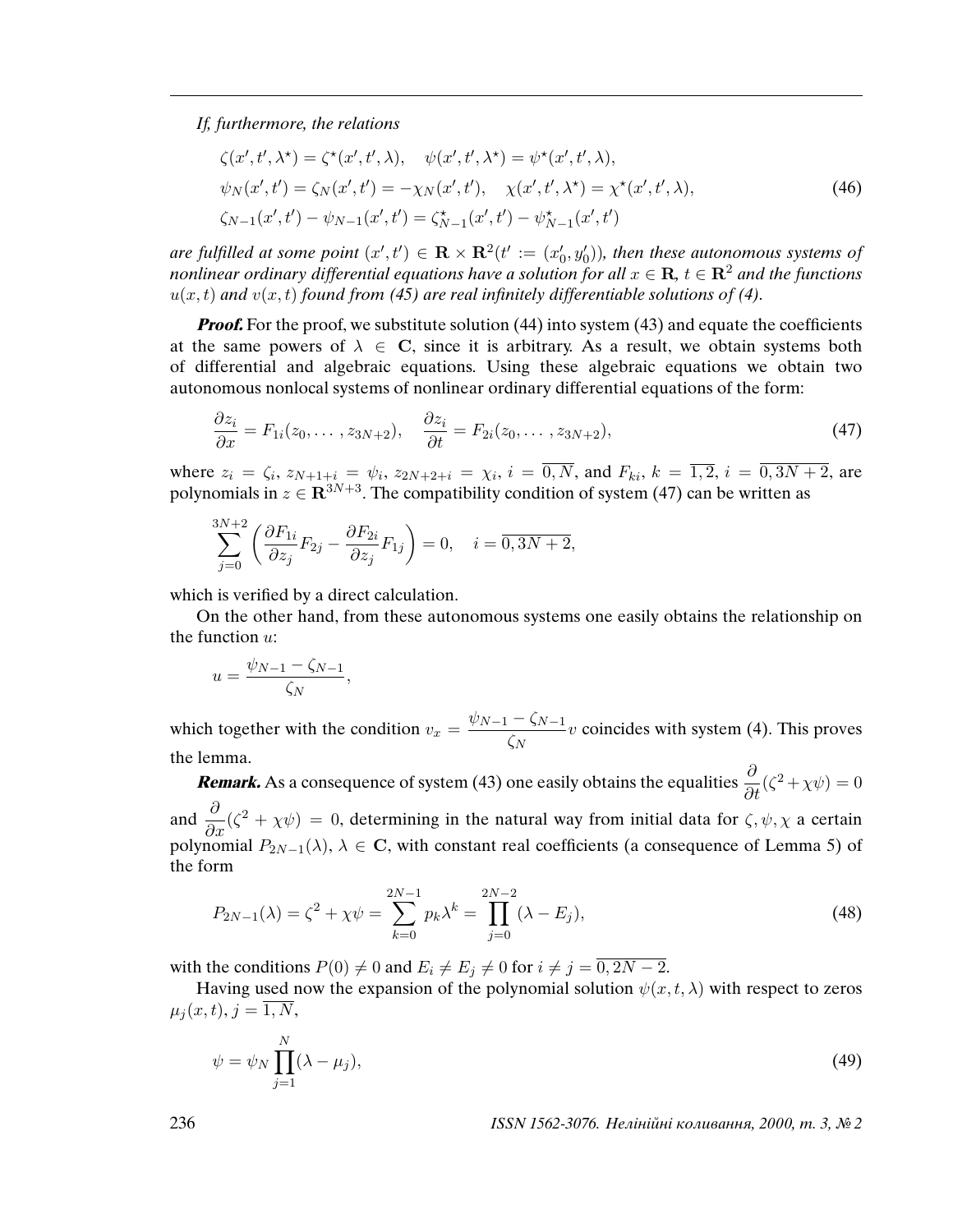from (43), passing to the limit as  $\lambda \longrightarrow \mu_j(x, t)$ , for each  $j = \overline{1, N}$ , we get the following system of nonlinear equations for the zeros  $\mu_j$ ,  $j = \overline{1, N}$ :

$$
\frac{\partial \mu_j}{\partial x} = \frac{-\mu_j \sqrt{P_{2N-1}(\mu_j)}}{\prod_{n \neq j} (\mu_j - \mu_n)}, \quad \frac{\partial \mu_j}{\partial t} = u_t \frac{\sqrt{P_{2N-1}(\mu_j)}}{\prod_{n \neq j} (\mu_j - \mu_n)},\tag{50}
$$

where  $u_t := \frac{du}{dt}$ . Since  $\psi_N = \text{const}$ , we have assumed for convenience that  $\psi_N = 1$ .

**4.2.** Equations (50) belong to the class of equations integrable by means of the Abel transformation on the hyperelliptic Riemann surface R of the function  $w = \sqrt{P_{2N-1}(\lambda)}$ ,  $\lambda, w \in \mathbb{C}$ . So we shall consider systems (50) as ones defined on the hyperelliptic Riemann surface R of genus  $N-1$  of the function  $\sqrt{P_{2N-1}(\lambda)}$ . This surface can be realized as a two-sheeted covering surface of the extended complex plane C with cuts along the intervals  $[E_{2j}, E_{2j+1}], j = \overline{0, N-2}, [E_{2N-2}, \infty].$ 

Let  $\omega_j(\lambda)$ ,  $j = \overline{1, N}$ , be the following Abelian integrals:

$$
\omega_j(\lambda) = \int_{\lambda_0}^{\lambda} \frac{q_j(\xi) d\xi}{\xi \sqrt{P_{2N-1}(\xi)}}, \quad q_j(\xi) = \sum_{k=1}^{N} C_{jk} \xi^{N-k}, \tag{51}
$$

normalized by the conditions:

$$
\oint_{a_k} d\omega_j(\lambda) = \delta_{kj},\tag{52}
$$

where  $a_k$ ,  $k = \overline{1, N-1}$ , are a-cycles of the Riemann surface  $\mathcal{R}$ , and  $a_N$  is the outline on the upper sheet of  $\mathcal R$ , surrounding point  $0 \in \mathcal R$ .

It easily follows from (52) [14] that the coefficients  $C_{jk}$ ,  $j, k = \overline{1, N}$ , of (51) are unique.

The zeros  $E_j$ ,  $j = 0, 2N - 2$ , of the polynomial  $P_{2N-1}(\lambda)$  are not singular, so the integrals  $\omega_j(\lambda)$ ,  $j = \overline{1, N}$ , have singularities only in the points  $0^+$  and  $0^- \in \mathcal{R}$  (zeros on the upper and lower sheet of  $R$ ).

The differentials  $d\omega_j$ ,  $j = \overline{1, N}$ , in the neighbourhoods of the points  $0^{\pm} \in \mathcal{R}$  have the form:

$$
d\omega_j(\lambda) = \left(\pm \frac{C_{jN}}{\lambda \sqrt{P_{2N-1}(0)}} + \text{reg}(\lambda)\right) d\lambda,
$$

with logarythmic residua at  $0^+$  and  $0^- \in \mathcal{R}$  equal to

$$
\pm \frac{C_{jN}}{\sqrt{P_{2N-1}(0)}} = \pm \frac{\delta_{jN}}{2\pi i},
$$

respectively. Thus  $d\omega_j$ ,  $j = \overline{1, N-1}$ , are Abelian differentials of the first kind on  $\mathcal{R}$ , and  $d\omega_N$  is an Abelian differential of the third kind on R with logarythmic singularities at  $0^+$  and  $0^- \in \mathcal{R}$ and residua equal to 1 and  $-1$ , respectively. The differential  $d\omega_N$  is normalized, since its aperiods are equal to zero.

The standard [14, 16] Abel substitution

$$
\nu_j(x,t) = \sum_{k=1}^N \omega_j(\mu_k(x,t)),
$$
\n(53)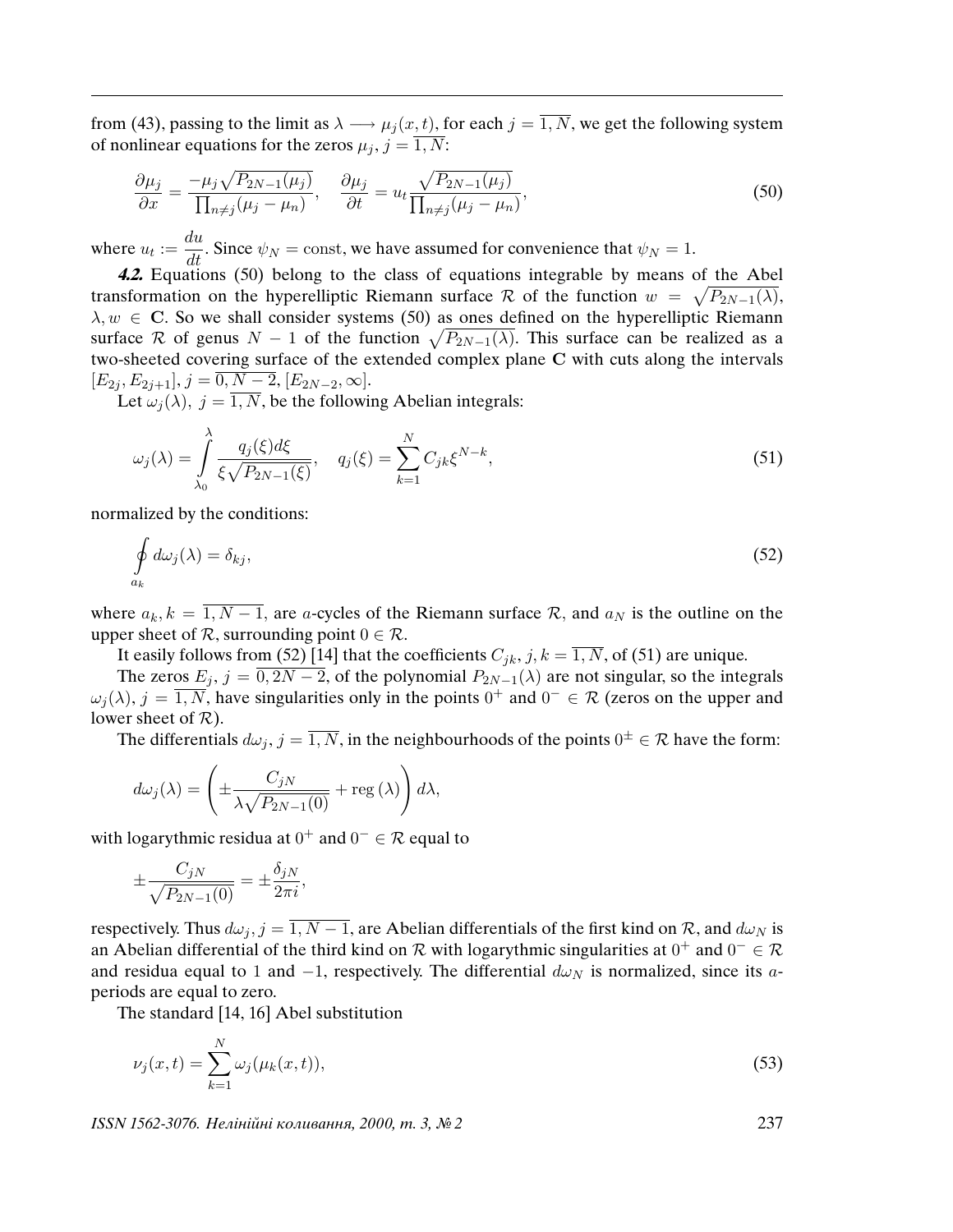turns (50) into

$$
\nu_j(x,t) = C_{j1}x + \frac{C_{jN}}{(-1)^N} \gamma(t) + \nu_j(0,0),\tag{54}
$$

where  $j = \overline{1, N}$  and the introduced function  $\gamma(t)$ ,  $t \in \mathbb{R}^2$ , satisfies the equations

$$
\frac{\partial \gamma}{\partial t} = -u_t \prod_{j=1}^N \mu_j^{-1}, \quad \frac{\partial \gamma}{\partial x} = 0, \quad \gamma(0) = 0.
$$
\n(55)

Considering (53) as expressions on  $R$ , we get the following inversion problem: given  $\nu_i(x, t)$ ,  $j = \overline{1, N}$ , find  $\mu_i(x, t)$ ,  $j = \overline{1, N}$ , making use of equations (55).

This Jacobi inversion problem is not evidently standard, being considered on the Riemann surface R of genus  $N-1$  with the normalized base of Abelian integrals of the first kind  $\omega_j$ ,  $j =$  $= 1, N - 1$ , and the one normalized Abelian integral of the third kind  $\omega_N$ .

To solve this problem we consider the  $\varepsilon$ -deformed hyperelliptic Riemann surface  $\mathcal{R}_{\varepsilon}, \varepsilon \in \mathbb{C}$ , of the function  $\sqrt{(\lambda^2 + \varepsilon^2)P_{2N-1}(\lambda)}$ , having just the genus N, and the following augmented equations on this surface:

$$
\frac{\partial \mu_{j,\varepsilon}}{\partial x} = -\frac{\sqrt{(\mu_{j,\varepsilon}^2 + \varepsilon^2) P_{2N-1}(\mu_{j,\varepsilon})}}{\prod_{n \neq j} (\mu_{j,\varepsilon} - \mu_{n,\varepsilon})}, \quad \frac{\partial \mu_{j,\varepsilon}}{\partial t} = \frac{u_t \sqrt{(\mu_{j,\varepsilon}^2 + \varepsilon^2) P_{2N-1}(\mu_{j,\varepsilon})}}{\mu_{j,\varepsilon} \prod_{n \neq j} (\mu_{j,\varepsilon} - \mu_{n,\varepsilon})},
$$
(56)

where  $\mu_{j,\varepsilon} \in \mathcal{R}_{\varepsilon}, j = \overline{1, N}.$ 

The following lemma is true.

**Lemma 6.** Let the initial data for equations (50) and (56) satisfy the inequalities:

$$
\max_{1 \le j \le N} |\mu_j(0,0)| < M, \quad \min_{i \ne j} |\mu_i(0,0) - \mu_j(0,0)| > m_2,\n\min_{1 \le j \le N} |\mu_j(0,0)| > m_1, \quad \mu_j(0,0) = \mu_{j,\varepsilon}(0,0),
$$
\n(57)

for all  $\varepsilon \in \mathbb{C}$ , where  $M, m_1, m_2 \in \mathbb{R}_+$  are some positive values. Then, there exists a convergent to zero sequence  $\{\varepsilon_k: k\in \mathbf{Z}_+\}$ ,  $\lim_{k\to\infty} \varepsilon_k = 0$ , such that  $\mu_{j,\varepsilon_k}(x,t)$ , for each  $j=\overline{1,N}$ , uniformly tends to  $\mu_j(x,t)$ ,  $j=\overline{1,N}$ , as  $k\to\infty$  for small enough  $x\in\mathbf{R}$  and  $t\in\mathbf{R}^2$ .

**Proof.** From (56) and (57), for small enough  $x \in \mathbb{R}$  and  $t \in \mathbb{R}^2$ , one finds that there exist real positive constants  $C_1$  and  $C_2$  being independent on  $\varepsilon \in {\bf C},$   $(x,t) \in {\bf R} \times {\bf R}^2$ , such that

$$
\left|\frac{\partial}{\partial x}\mu_{j,\varepsilon}(x,t)\right| \leq C_1, \quad \left|\frac{\partial}{\partial t}\mu_{j,\varepsilon}(x,t)\right| \leq C_2,
$$

for all  $j = 1, N$ . Therefore, a set of functions  $\mu_{j, \varepsilon_k}(x, t) : j = 1, N$ , is compact in the uniform metric. Whence there exists a sequence of numbers  $\{\varepsilon_k : k \in \mathbb{Z}_+\}$ ,  $\lim_{k \to \infty} \varepsilon_k = 0$ , such that for any  $j = \overline{1, N}$  the sequence of functions  $\{\mu_{j,\varepsilon_k}(x,t) : k \in \mathbb{Z}_+\}$  tends uniformly with regard to  $x \in \mathbf{R}$  and  $t \in \mathbf{R}^2$  to  $\mu_j(x,t)$ ,  $j = \overline{1,N}$ , satisfying equations (50) and the chosen initial data. Based on (57), the solution of (50) is unique and thus for all subsequences { $\varepsilon_k : k \in \mathbb{Z}_+$ },  $\lim_{k\to\infty} \varepsilon_k = 0$ , there exists the same  $\lim_{k\to\infty} \mu_{j,\varepsilon_k}(x,t)$ , which finishes the proof.

Let  $\omega_{i,\varepsilon}(z)$ ,  $j = \overline{1,N}$ , be a normalized base of Abelian integrals of the first kind in  $\mathcal{R}_{\varepsilon}$ 

$$
\omega_{j,\varepsilon}(\lambda) = \int_{\lambda_0}^{\lambda} \frac{q_{j,\varepsilon}(\xi) d\xi}{\sqrt{(\xi^2 + \varepsilon^2) P_{2N-1}(\xi)}}, \quad q_{j,\varepsilon}(\xi) = \sum_{k=1}^N C_{jk,\varepsilon} \xi^{N-k}.
$$
\n(58)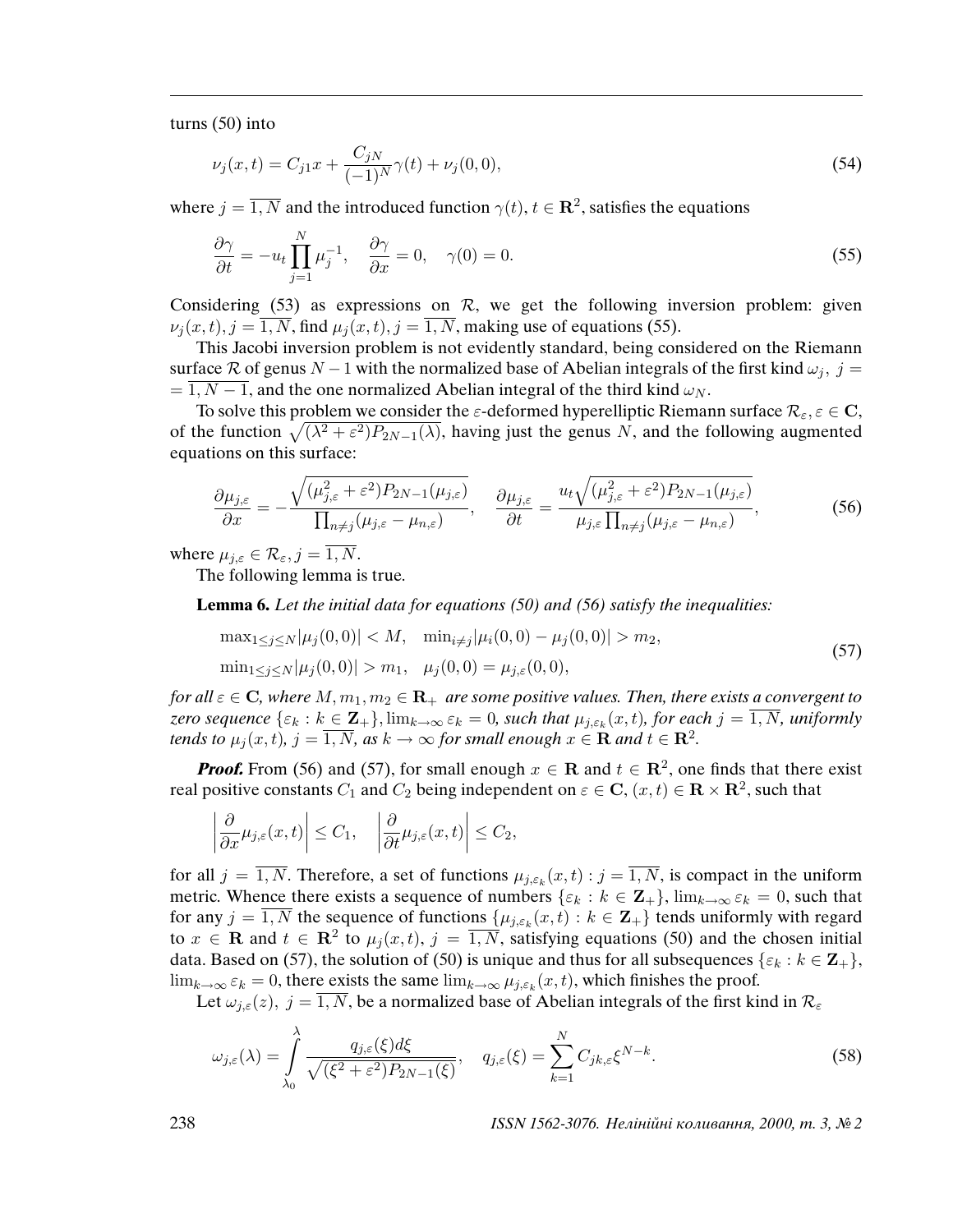Then the Jacobi inversion problem

$$
\nu_{j,\varepsilon}(x,t) = \sum_{k=1}^{N} \omega_{j,\varepsilon}(\mu_{k,\varepsilon}(x,t))
$$
\n(59)

recasts (56) into

$$
\nu_{j,\varepsilon}(x,t) = C_{j1\varepsilon}x + \frac{C_{jN,\varepsilon}}{(-1)^N} \gamma_{\varepsilon}(t) + \nu_{j,\varepsilon}(0,0),\tag{60}
$$

where  $j = \overline{1, N}$ , and  $\frac{\partial \gamma_{\varepsilon}}{\partial t} = -u_t \prod_{j=1}^N \mu_{j,\varepsilon}^{-1}$ ,  $\frac{\partial \gamma_{\varepsilon}}{\partial x} = 0$ ,  $\gamma_{\varepsilon}(0) = 0$  for all  $x \in \mathbb{R}$ ,  $t \in \mathbb{R}^2$ , due to the linearity of (60) in  $x \in \mathbf{R}$  and  $\gamma_{\varepsilon}(t) \in \mathbf{C}$ .

**4.3.** For studying the convergence of Abelian integrals (58) we make canonical cuts of the Riemann surface  $\mathcal{R}_{\varepsilon}$  by a- and b-cycles. Arbitrary branch of integral  $\omega_{j,\varepsilon}(\lambda)$ ,  $j = \overline{1, N}$ , is regular on the cut region  $\mathcal{R}_{\varepsilon}^*$ , and as  $\varepsilon \to 0$ , it tends continuously (behind the points  $0^+$  and  $0^-$ ), to the respective branch of the integrals  $\omega_j(\lambda)$ ,  $j = \overline{1, N}$ , on  $\mathcal{R}^*$ , the region obtained after canonical cuts of the surface  $\mathcal{R}$ .

Since the set of the regular Abelian integrals  $\{\omega_{j,\varepsilon}(\lambda):j=\overline{1,N}\}\$  is uniformly continuous and bounded with respect to  $\varepsilon \in \mathbb{C}$ , small enough on an arbitrary compact region  $K \subset \mathbb{R}^*$ located at a positive distance from the points  $0^+$  and  $0^- \in \mathcal{R}^*$ , the Abelian integrals  $\omega_{j,\varepsilon}(\lambda), j =$  $=\overline{1, N}$ , tend uniformly to  $\omega_j(\lambda)$  on  $K \subset \mathcal{R}^*$ , as  $\varepsilon \to 0$ . From this, it follows that  $\lim_{\varepsilon \to 0} \nu_{j,\varepsilon}(x,t) =$  $= \nu_i(x, t), j = \overline{1, N}$ , iff the initial data  $\mu_i(0, 0), j = \overline{1, N}$ , don't belong to the neighbourhoods of  $0^+$  and  $0^-$ . So we have shown, that the problem (59) approximates the problem (53) as  $\varepsilon \to 0$ . The problem (53) evidently is the standard Jacobi inversion problem on the Riemann surface  $\mathcal{R}_{\varepsilon}$ . Now we can formulate the following important lemma.

**Lemma 7.** If  $\varepsilon \to 0$ , then the Jacobi inversion problem (59) tends to the Jacobi problem (53), where  $\gamma(t) := \lim_{\varepsilon \to 0} \gamma_{\varepsilon}(t), t \in \mathbf{R}^2$ , and  $\omega_j(\lambda) = \lim_{\varepsilon \to 0} \omega_{j,\varepsilon}(\lambda)$ ,  $j = \overline{1, N}$ .

Assuming that  $\mu_k(0,0) \in \mathcal{R}$ ,  $k = \overline{1,N}$ , are pairwise distinet, based on the well known Riemann theorem one gets that there exists a nontrivial Riemann θ-function  $\theta_{\varepsilon}(\lambda) = \vartheta_{\varepsilon}(\omega_{\varepsilon}(\lambda) - \vartheta_{\varepsilon}(\lambda))$  $-\mathbf{e}_{\varepsilon}$ ), where by definition

$$
\vartheta_{\varepsilon}(\mathbf{u}) = \sum_{\mathbf{m}\in\mathbf{Z}^N}\exp[\pi i < B_{\varepsilon}\mathbf{m}, \mathbf{m} > +2\pi i < \mathbf{u}, \mathbf{m} >],
$$

with  $B_{\varepsilon}$  being the matrix of B-periods of the base  $\{\omega_{j,\varepsilon}(\lambda):j=\overline{1,N}\}$  on  $\mathcal{R}_{\varepsilon}$ ,  $\mathbf{u}\in\mathbf{C}^{N}$ , and  $< ., .>$  is the usual inner product in  $\mathbb{C}^N$ ,  $\mathbf{e}_{\varepsilon} = (\nu_{j,\varepsilon}(x,t) + k_{j,\varepsilon} : j = \overline{1,N})$ ,  $k_{j,\varepsilon} = \frac{1}{2}$  $\frac{1}{2}\sum_{r=1}$ N  $r=1$  $B_{rj,\varepsilon}-\frac{j}{2}$  $\frac{J}{2}$  $j=\overline{1,N}.$  It is regular on the  $(a,b)$ -cycles cut surface  $\mathcal R_\varepsilon^\star$  and has just  $N$  zeros  $\mu_{j,\varepsilon}(x,t),\ j=\overline{1,N},$ namely the solution of the Jacobi inversion problem.

After a direct computation we get that there exists the limit

$$
T(\lambda) := \lim_{\varepsilon \to 0} \theta_{\varepsilon}(\lambda) = \vartheta_{N-1}(\omega(\lambda) - \mathbf{e}^+) + \exp[2\pi i(\omega_N(\lambda) - e_N)]\vartheta_{N-1}(\omega(\lambda) - \mathbf{e}^-)
$$
(61)

where  $e^{\pm} = (\nu_j(x, t) + \widehat{k}_j \pm \frac{1}{2})$  $\frac{1}{2}B_{Nj}$ :  $j = \overline{1, N-1}$ ,  $e_N = \nu_N(x, t) + \widehat{k}_N$ ,  $\widehat{k}_j = \frac{1}{2}$  $\frac{1}{2}\sum_{k=1}^{N-1}B_{kj} -\frac{j}{j}$  $\frac{\partial J}{\partial x^2}$ ,  $\omega(\lambda) = (\omega_j(\lambda) : j = \overline{1, N-1})$ , and  $\vartheta_{N-1}(\mathbf{u})$  is the usual Rimann  $\vartheta$ -function of  $\mathbf{u} \in \mathbb{R}$  $\in \overline{C}^{N-1}, B_{Nj}$  are B-periods of the Abelian integral  $\omega_N(\lambda)$  on the surface R.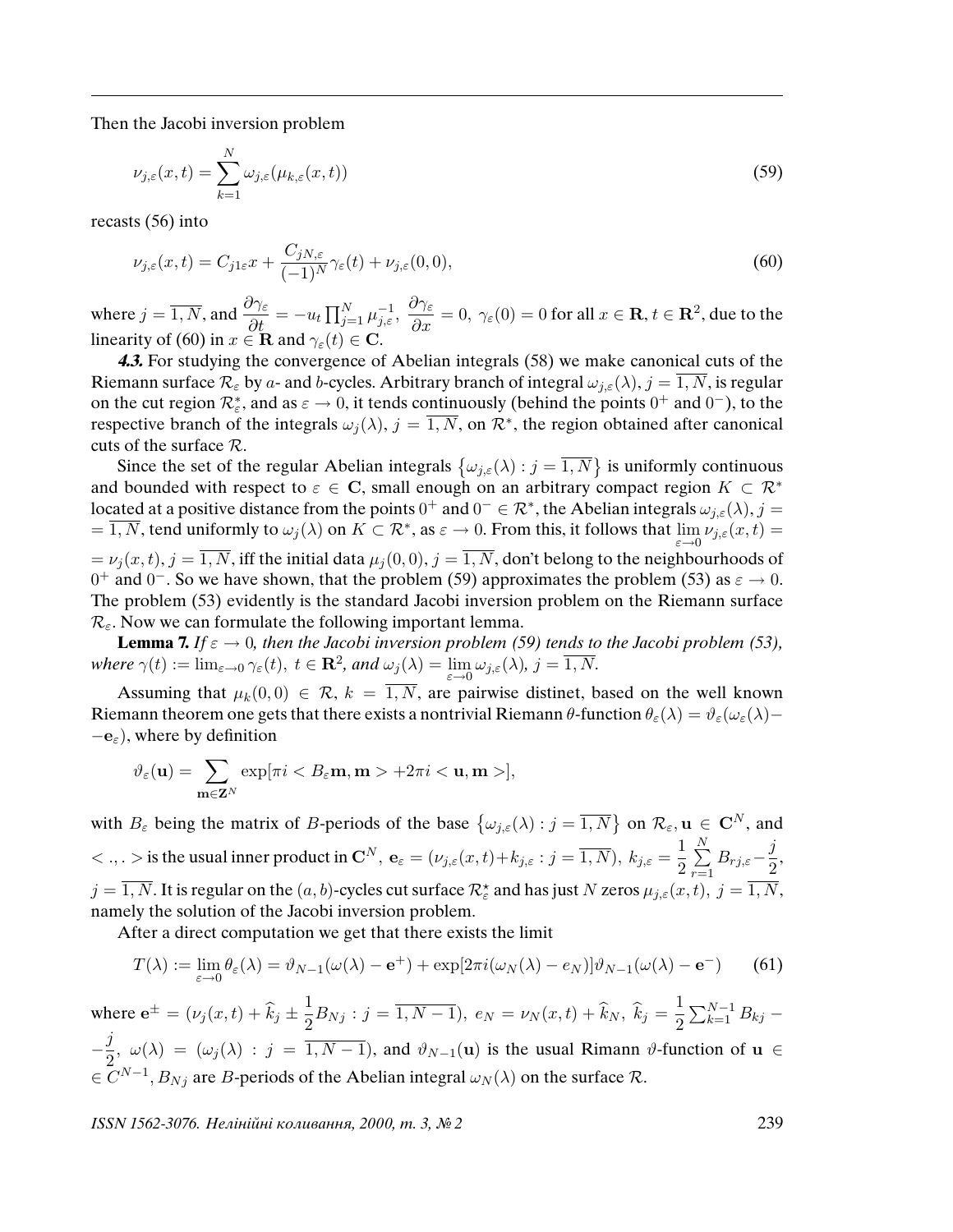Let us consider also the following associated with (61)  $\tau$ -function on C<sup>N</sup>:

$$
\tau(\mathbf{u}) = \tau(u_1, \dots, u_N) = \vartheta_{N-1} \left( u_1 - \frac{B_{N1}}{2}, \dots, u_{N-1} - \frac{B_{N,N-1}}{2} \right) +
$$

$$
+ \exp(2\pi i u_N) \vartheta_{N-1} \left( u_1 + \frac{B_{N1}}{2}, \dots, u_{N-1} + \frac{B_{N,N-1}}{2} \right),
$$
(62)

where  $\mathbf{u} \in \mathbf{C}^N$ , and  $B_{Nj}$ ,  $j = \overline{1, N-1}$ , are defined as above.

It is easy to see that

$$
T(\lambda) = \tau(\omega(\lambda) - \nu(x, t) - \mathbf{e}),
$$

with  $\nu(x,t) = (\nu_i(x,t) : j = \overline{1,N-1})$ , and  $\omega$ ,  $e \in \mathbb{C}^{N-1}$  defined as above. Some more properties of the function  $T(\lambda)$  one can also find in [12].

**Lemma 8.** Zeros of the T-function (61) are the solution to the Jacobi inversion problem (59).

**Proof.** For the proof, it is sufficient to show that  $\mu_j(x,t) = \lim_{\varepsilon \to 0} \mu_{j,\varepsilon}(x,t)$ ,  $j = 1, N$ , that immediately follows from the fact that the functions  $\theta_{\varepsilon}(\lambda)$  tend continuously to the function  $T(\lambda)$ ,  $\lambda \in K$ , bounded on an arbitrary compact K in  $\mathcal{R}^*$  that lies at a positive distance from 0<sup>-</sup>.

**4.4.** Following [1, 12, 14], one can find explicit expressions for the wanted above symmetric functions  $\sum \ln \mu_j$  and  $\sum \mu_j$ .

To find the first sum, we consider the region  $\mathcal{R}^*$  with one more intersection along the curve L starting at the point  $0^+ \in \mathcal{R}^*$  and ending at  $\infty \in \mathcal{R}^*$ , and the function  $\beta(\lambda) = \ln \lambda + 2\pi i \omega_N(\lambda)$ , being the Abelian integral of the third kind with logarythmic residua at  $0^+$  and  $\infty \in \mathcal{R}$  equal to 2 and −2, respectively.

Consider now the integral

$$
\mathcal{I} = \frac{1}{2\pi i} \int\limits_{\partial \mathcal{R}^* \cup L^+ \cup L^-} \beta(\lambda) d\ln T(\lambda).
$$

By the residua classical theorem,

$$
\mathcal{I} = \sum_{k=1}^{N} \beta(\mu_k) - \beta(0^{-}) = \sum_{k=1}^{N} \ln \mu_k + 2\pi i \sum_{k=1}^{N} \omega_N(\mu_k) - \beta(0^{-}) =
$$
  
= 
$$
\sum_{k=1}^{N} \ln \mu_k + 2\pi i \nu_N(x, t) - \beta(0^{-}).
$$

On the other hand, since  $\beta(\lambda)$  and  $T(\lambda)$  are continuous on b-cycles,  $\beta^+(\lambda) - \beta^-(\lambda) = -B_j$ ,  $B_j = \varphi$  $b_j$  $d\ln\lambda+2\pi i$  $b_j$  $d\omega_N(\lambda)$ ,  $\lambda \in a_j$ ,  $j = \overline{1, N-1}$ , and  $\beta^+(\lambda) - \beta^-(\lambda) = -2\pi i$ ,  $\lambda \in L$ ,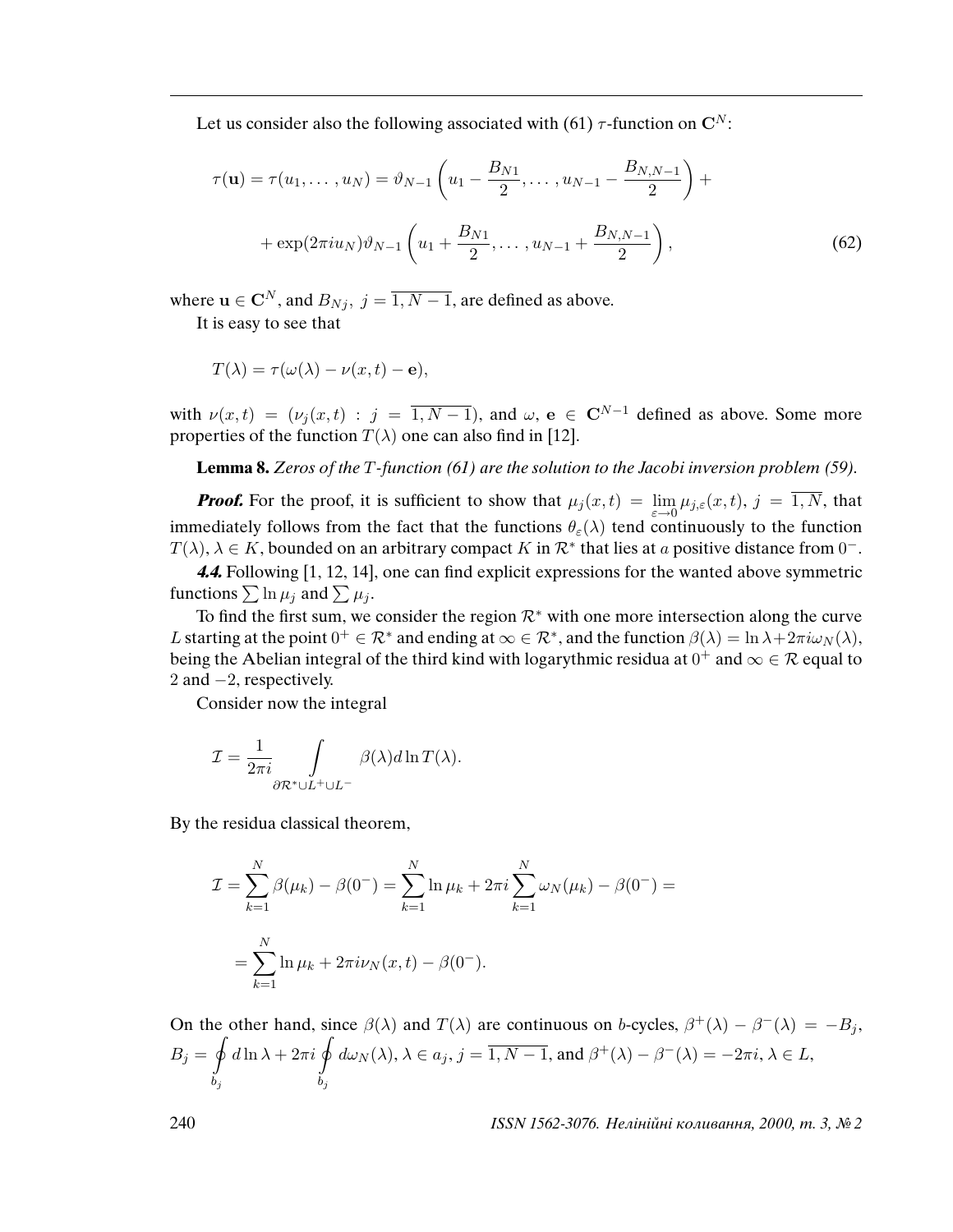$$
\mathcal{I} = \frac{1}{2\pi i} \sum_{k=1}^{N-1} \left( \oint_{a_k^+} \beta^+(\lambda) d \ln T^+(\lambda) - \oint_{a_k^-} \beta^-(\lambda) d \ln T^-(\lambda) \right) +
$$
  
+ 
$$
\frac{1}{2\pi i} \left( \int_{L^+} \beta^+(\lambda) d \ln T^+(\lambda) - \int_{L^-} \beta^-(\lambda) d \ln T^-(\lambda) \right) =
$$
  
= 
$$
\sum_{k=1}^{N-1} \left( \oint_{a_k} \beta^-(\lambda) d \ln \frac{T^+(\lambda)}{T^-(\lambda)} \right) - \frac{1}{2\pi i} \sum_{k=1}^{N-1} B_k \oint_{a_k} d \ln T^-(\lambda) - \int_{L^+} d \ln T(\lambda).
$$

Therefore,

$$
\sum_{k=1}^{N} \ln \mu_k(x, t) = -2\pi i \nu_N(x, t) + \beta(0^{-}) +
$$

$$
+\sum_{j=1}^{N-1} \oint_{a_j} \beta^{-}(\lambda) d\omega_j(\lambda) - \sum_{j=1}^{N-1} B_j n_j + 2 \ln \frac{T(\infty)}{T(0^+)},\tag{63}
$$

where  $n_j = 9$  $a_j$  $d\ln T^{-}(\lambda), j=\overline{1,N}.$ 

Following [12, 14] we find similarly that

$$
\sum_{k=1}^{N} \mu_k(x, t) = \sum_{j=1}^{N-1} \oint \lambda d\omega_j(\lambda) - \operatorname{res}_{\lambda=\infty}(\lambda d \ln T(\lambda)).
$$
\n(64)

 $=$ 

First we find the residuum at the right side of (64), making use of expansion of the function  $\frac{d}{d\tau} \ln T(\lambda)$  in the series with respect to  $\tau = \lambda$  $\frac{1}{1}$  $2:$ 

$$
\frac{d}{d\tau} \ln T(\lambda) = -2\lambda^{\frac{3}{2}} \frac{d}{d\lambda} \ln T(\lambda) = -2\lambda^{\frac{3}{2}} \sum_{j=1}^{N-1} \frac{\partial \ln T(\lambda)}{\partial \overline{\omega}_j} \frac{d\omega_j(\lambda)}{d\lambda}
$$

$$
-2\lambda^{\frac{3}{2}} \sum_{j=1}^{N-1} \frac{q_j(\lambda)}{\lambda \sqrt{P_{2N-1}(\lambda)}} \frac{\partial \ln T(\lambda)}{\partial \overline{\omega}_j}.
$$
Since  $q_j(\lambda) = \sum_{j=1}^{N} C_{jk} \lambda^{N-k}$ ,  $j = \overline{1, N-1}$  (see (51))
$$
\frac{q_j(\lambda)}{\lambda \sqrt{P_{2N-1}(\lambda)}} = C_{j1} \lambda^{-\frac{3}{2}} \left(1 - \frac{d_0}{2} \lambda^{-1} - \frac{d_1}{2} \lambda^{-2} + \cdots \right) + C_{j2} \lambda^{-\frac{5}{2}} \left(1 - \frac{d_0}{2} \lambda^{-1} - \frac{d_1}{2} \lambda^{-2} + \cdots \right) + \cdots,
$$

with  $d_0$ ,  $d_1$  being some constants.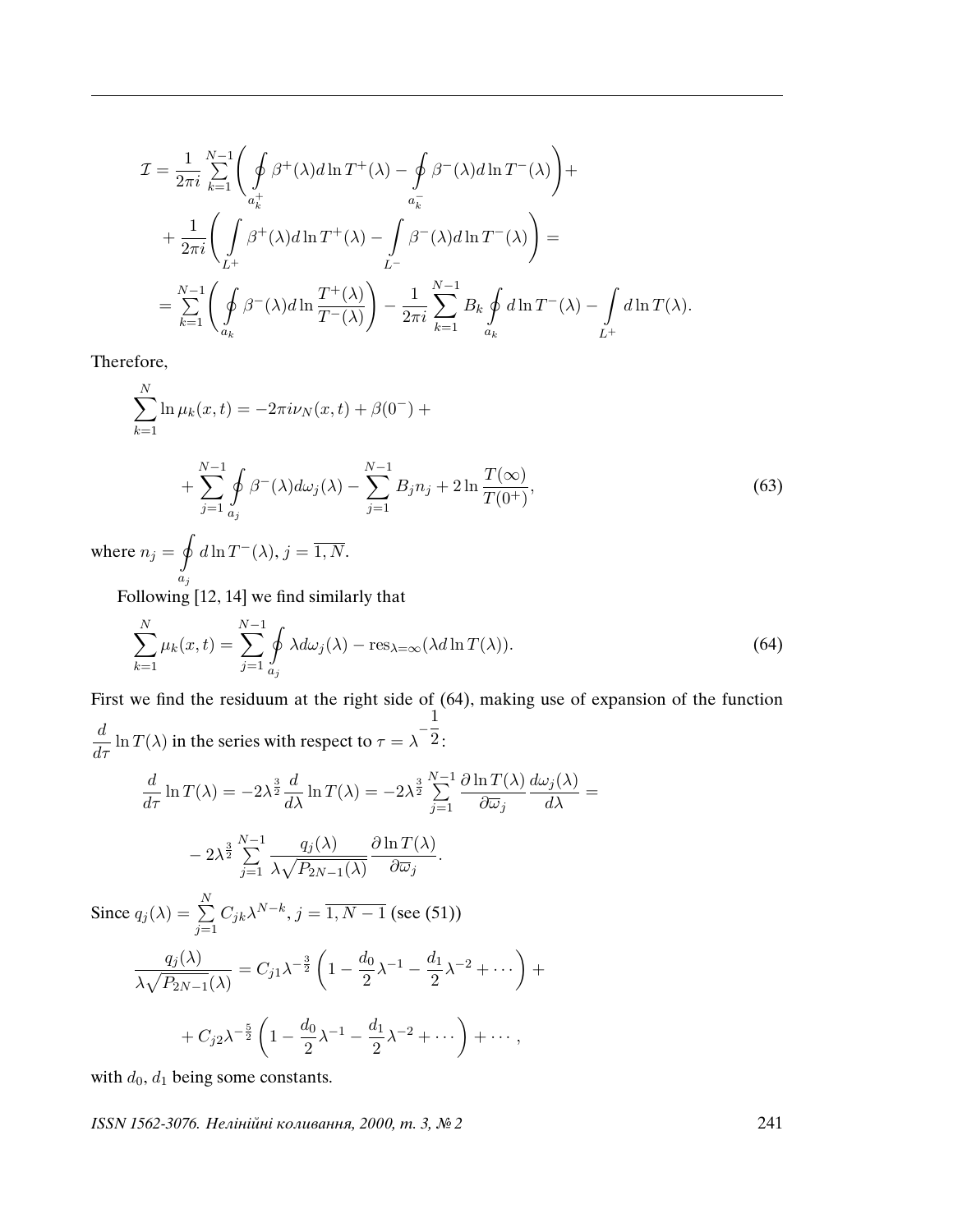Whence

$$
\lambda \frac{d}{d\tau} \ln T(\lambda) = -2 \sum_{j=1}^{N-1} \left[ \frac{C_{j1}}{\tau^2} + \dots \right] \frac{\partial \ln T(\lambda)}{\partial \overline{\omega}_j}
$$

and

$$
\operatorname{res}_{\lambda=\infty} \left\{ \lambda d \ln T(\lambda) \right\} = -2 \sum_{j=1}^{N-1} C_{j1} \frac{\partial}{\partial \tau} \left( \frac{\partial \ln T(\lambda)}{\partial \overline{\omega}_{j}} \right) \Big|_{\tau=0} = 4 \sum_{i,j=1}^{N-1} C_{j1} C_{i1} \frac{\partial^2 \ln T(\lambda)}{\partial \overline{\omega}_{j} \partial \overline{\omega}_{i}}.
$$

On the other hand, based on (54) one can find that

$$
\frac{\partial}{\partial x^2} \ln T(\lambda) = \sum_{i,j=1}^{N-1} C_{j1} C_{i1} \frac{\partial^2 \ln T(\lambda)}{\partial \overline{\omega}_j \partial \overline{\omega}_i}.
$$

Thus from the results obtained above one gets the following equality:

$$
\sum_{k=1}^{N} \mu_k(x, t) = \sum_{j=1}^{N-1} \oint_{a_j} \lambda d\omega_j(\lambda) - 4 \frac{\partial^2}{\partial x^2} \ln T(\infty).
$$
 (65)

From (45) and (4) we easily find an exact expression for the solution  $y(x, t)$  of (2):

$$
y(x,t) = -\frac{a(x)}{2} + \frac{1}{2}\frac{\partial}{\partial x}\ln\prod_{k=1}^{N}\mu_k.
$$
\n(66)

Furthermore, in accordance with (5) the following relations are valid for  $\gamma(x_0, y_0)$ :

$$
\frac{\partial \gamma}{\partial x_0} = 2 \frac{y_0^2 + a(x_0)y_0 + b(x_0)}{N(x_0; \gamma)}, \qquad \frac{\partial \gamma}{\partial y_0} = -\frac{2}{N(x_0; \gamma)},\tag{67}
$$

where  $N(x; \gamma(x_0, y_0)) = \prod$ N  $j=1$  $\mu_j(x;x_0,y_0), (x_0,y_0) \in \mathbf{R}^2$ , is determined as

$$
N(x; \gamma(x_0, y_0)) =
$$

$$
= \frac{T^{2}(\infty)}{T^{2}(0^{+})} \exp\left\{-2\pi i\nu_{N}(x,t) + \beta(0^{-}) + \sum_{j=1}^{N-1} \oint_{a_{j}} \beta^{-}(\lambda) d\omega_{j}(\lambda) - \sum_{j=1}^{N-1} B_{j} n_{j}\right\}.
$$
 (68)

**Lemma 9.** The following identity

$$
\gamma(x,y) = \gamma(x_0, y_0) \tag{69}
$$

holds for any solution to the Cauchy *–* Goursat problem (4), (5).

**Proof.** One easily finds that the function  $\gamma : \mathbb{R}^2 \to \mathbb{R}$  satisfies the equation

$$
\frac{d\gamma(x,y(x;t))}{dx} = \frac{\partial \gamma}{\partial x} + \frac{\partial \gamma}{\partial y} \frac{dy(x;t)}{dx} = 2\frac{y^2 + a(x)y + b(x)}{N(x;\gamma)} - \frac{2}{N(x;\gamma)} \frac{dy(x)}{dx} \equiv 0,
$$

on the solutions to (4), where  $t = (x_0, y_0) \in \mathbb{R}^2$ , that is  $\gamma(x, y) = \gamma(x_0, y_0)$  for all  $(x_0, y_0) \in \mathbb{R}^2$ .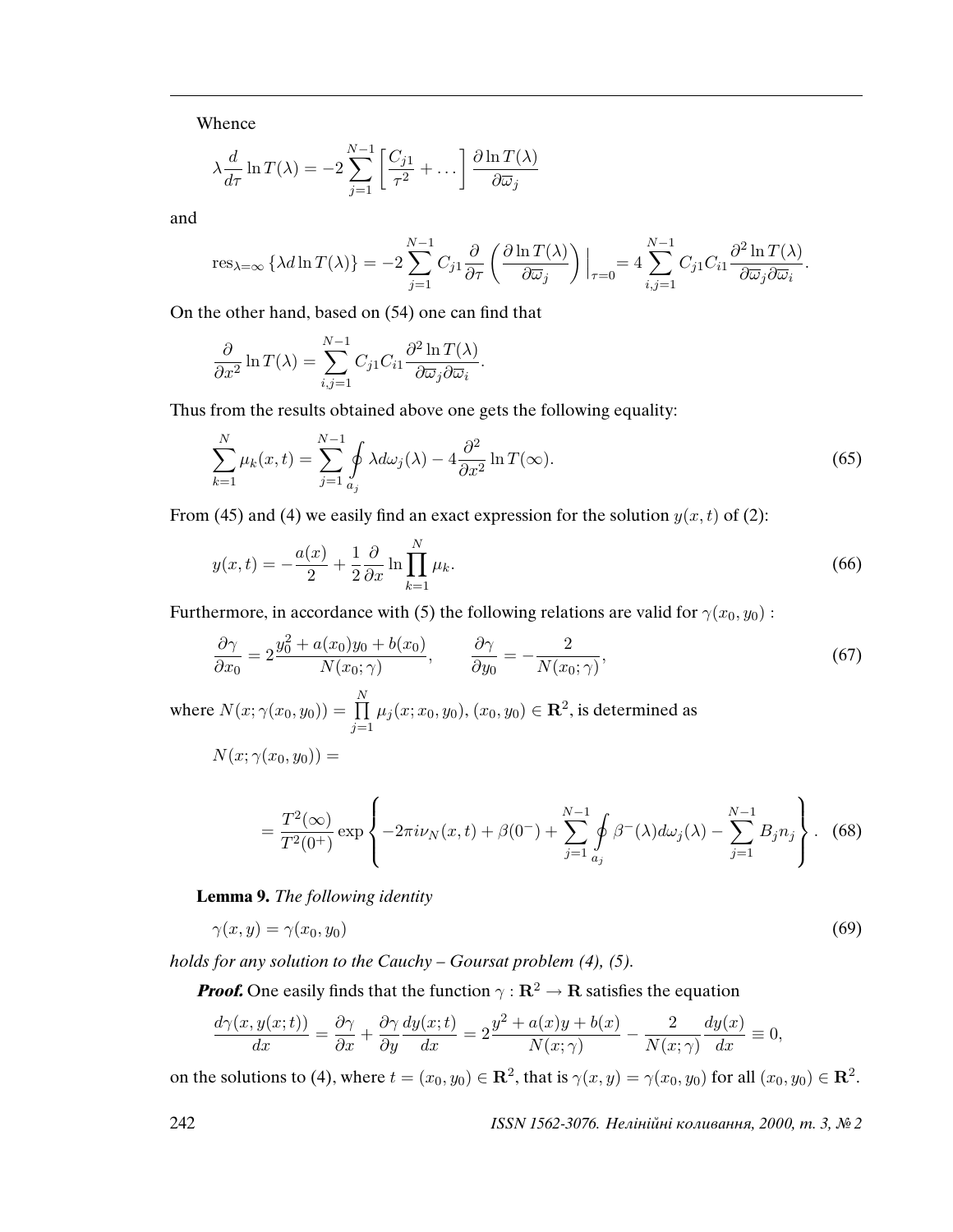The equality of the mixed derivatives for  $\gamma(x_0, y_0)$  yields the expression

$$
y_0 = \frac{1}{2} \frac{\partial}{\partial x} \ln N(x = x_0; \gamma(x_0, y_0)) - \frac{a(x_0)}{2},\tag{70}
$$

determining apparently the function  $\gamma(x_0, y_0)$  implicitly. Now from (4) and (70) one can find additionaly that

$$
u = \frac{\partial}{\partial x} \ln N(x; \gamma), \quad \mathcal{L}_N(x; \gamma(x_0, y_0)) := \frac{u_x}{2} - \frac{1}{4} u^2 =
$$
  
= 
$$
-\frac{a^2(x)}{4} + \frac{a'(x)}{2} + b(x) =: \mathcal{L}(x),
$$
 (71)

that is

$$
\mathcal{L}_N(x;\gamma(x_0,y_0)) = \mathcal{L}(x),\tag{72}
$$

for all  $t := (x_0, y_0) \in \mathbb{R}^2$ .

Since from (4), (43), and (49) one can obtain that  $v = \psi_{N-1,t}/2(\psi_{N-1}-\zeta_{N-1})$  and thus  $u_t =$  $= -\sum \mu_{j,t}/u$ , making further use of the condition (72) one can easily reduce it to the following characteristic expression

$$
\frac{\partial}{\partial \gamma} \left( \sum_{j=1}^{N} (\mu_j + \frac{\partial}{\partial x} \ln \mu_j) \right) = 0. \tag{73}
$$

The latter can be used effectively, based on exact formulas (63) and (65), for detecting the Riemann surface parameters generating integrable Riccati equations.

Thus we are in a position to formulate the following theorem.

**Theorem.** The Riemann surface R of the function  $w^2 = P_{2N-1}(\lambda)$  satisfying the condition (73), generates solutions to (2) representable by quadratures via (66) for given differentiable functions  $a(x)$  and  $b(x)$  only if the function  $z := \ln N(x; \gamma)$ , with  $N(x; \gamma)$  being given by (68) and defining via (66) and (71) the sought functions  $a, b \in C^1(\mathbf{R}; \mathbf{R})$ , satisfies the well known integrable by quadratures Liouville equation

$$
\frac{\partial^2 z}{\partial x \partial \gamma} + e^z = 0,\tag{74}
$$

equivalent to (73).

 $\Omega$ 

At the same time equation (67) makes it possible to find a still unknown function  $\gamma : \mathbb{R}^2 \to$  $\rightarrow$  R incorporated implicitly into the solution expression (66) to the Riccati equation (2).

**5. The analysis of the case**  $n = 3$ . For the case  $n = 3$  one follows that the holonomy Lie algebra  $G(h)$  is strictly infinite dimensional. This means that there exists no finite-dimensional representation of the holonomy Lie algebra. The simplest infinite dimensional Lie algebra, containing the  $sl(2)$ -subalgebra, is the Lie algebra of the group of diffeomorphisms of the circle  $S<sup>1</sup>$  or the Virasoro algebra:

$$
L_j = \xi^{j+1} \frac{\partial}{\partial \xi}, \quad [L_i, L_j] = (j-i) L_{i+j}, \tag{75}
$$

where  $\xi \in \mathbf{S}^1 \simeq \mathbf{R}/2\pi \mathbf{Z}$  and  $j \in \mathbf{Z}_+$ .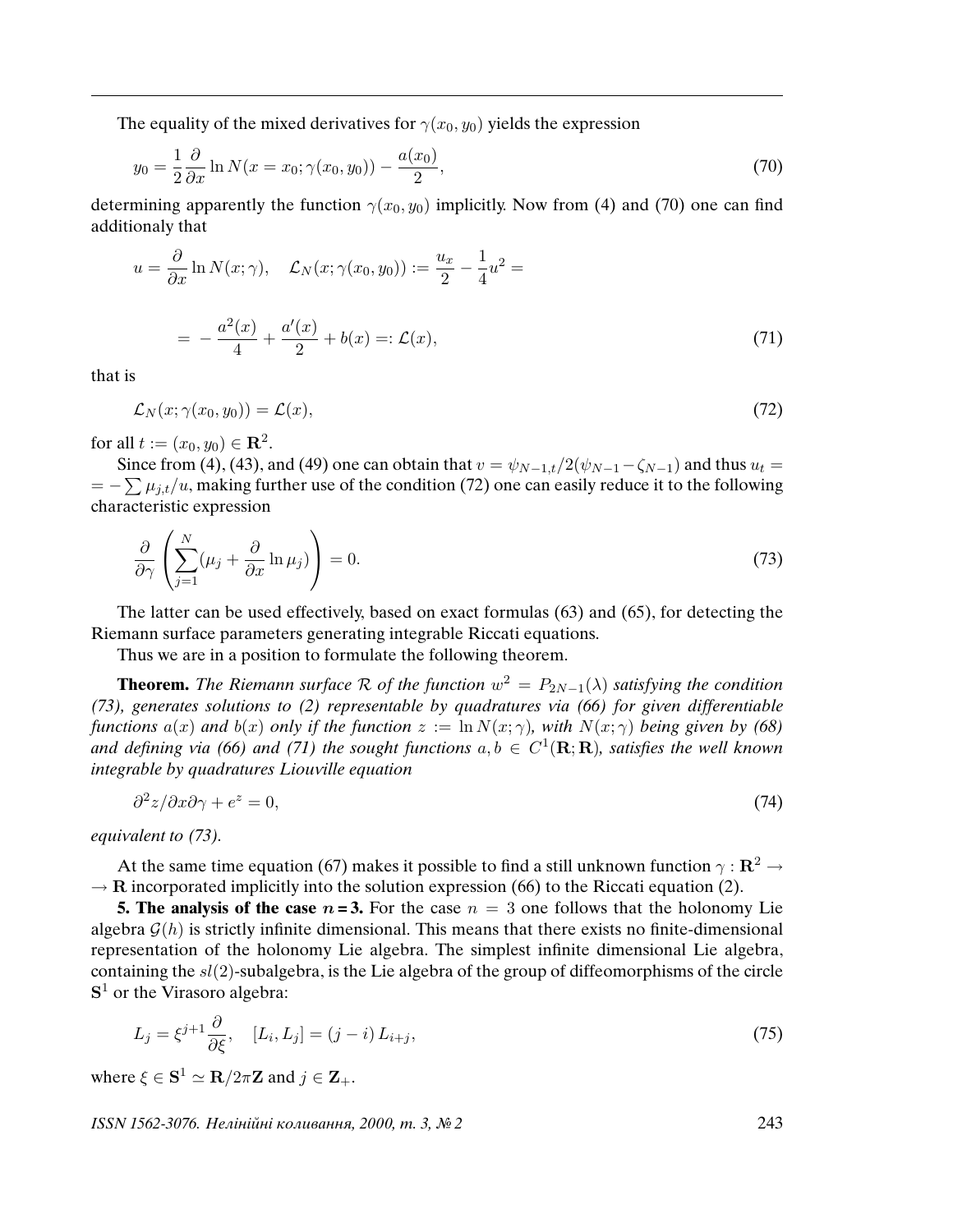The associated Lie algebra  $\mathcal{G}(h)$  being generated by system (13), possesses the following general representation:

$$
X_0 = -L_{-1}, \quad X_1 = L_{-1} + L_0, \quad X_2 = \left(3 + \frac{\lambda}{2}\right)L_{-1} + 6L_0 + 3L_1,
$$
  

$$
X_3 = \left(2 + \frac{\lambda}{6}\right)L_{-1} + \left(3 + \frac{\lambda}{2}\right)L_0 + 3L_1 + L_2,
$$
 (76)

where  $\lambda \in \mathbb{C}$  is a spectral parameter. Having substituted representation (75) into (76), one arrives at the following  $(A, B)$  expressions of the induced Cartan – Heresmann connection  $\Gamma$ :

$$
A = \left(-\frac{\lambda}{2}y - \frac{1}{3}\right) - \left(u + \frac{\lambda}{2}\right)\xi - 3y\xi^2 - \xi^3, \quad B = v,\tag{77}
$$

where  $A\frac{\partial}{\partial \xi} = -\Gamma^{(x)}, B\frac{\partial}{\partial \xi} = -\Gamma^{(t)}$ . The corresponding symbol expression  $l(x;\xi) \cong$  $\cong$   $\sum$  $\sum_{j\geq 1}$  $l_j \xi^{-(j-1)}$  solving equation (37) is described by the following series of coefficients:

$$
l_1 = \varphi
$$
,  $l_2 = 0$ ,  $l_3 = \frac{\varphi_x}{2}$ ,  $l_4 = -y\varphi_x$ ,  $l_5 = \frac{1}{4}\left(\frac{1}{2}\varphi_{xx} - \left(u + \frac{\lambda}{2}\right)\varphi_x + 9u^2\varphi_x\right)$ , ...,

where  $\varphi = \varphi(x; \lambda)$  is also some  $\mathbb{R}^2 \ni t$ -independent function as was stated before for  $n = 2$  containing an information about the integrable by quadratures Cauchy – Goursat conditions  $(5)$ .

One can also easily verify that for  $n = 3$  assertions similar to Lemma 2 and Lemma 3 hold too.

**6. Concluding remarks.** The next problem under investigation of the integrability of the Riccati – Abel equation (1) consists in analyzing the Lie-algebraic properties of the corresponding solution manifolds for the  $n = 3$  case, related to the Cauchy – Goursat conditions (5), and studying their corresponding finite-dimensional Moser type reductions via the momentum mapping approach and methods of the modern symplectic theory.

**7. Acknowledgements.** The research was partially supported by the University of Mining and Metallurgy local grant 11.420.04. The author is grateful to participants of the Seminar "Nonlinear Analysis" at the Department of Applied Mathematics at the AGH in Krakow, especially to Professors M. Malec and A. Prykarpatsky for many useful discussions of the results obtained. The autor is also thankful to the referee for valuable comments and suggestions concerning the final results of the paper.

- 1. Novikov S. P., Manakov S. V., Pitaevskii L. B., Zakharov V. E. Theory of solitons. New York: Plenum, 1984.
- 2. Kovacic J. Ann. Math . 1969. **89**. P. 583 608.
- 3. Kolchin E. R. Differential algebra and algebraic groups. New York: Acad. Press, 1973.
- 4. Prykarpatsky A. K. Sov. Math. Dokl. 1980. **21**. P. 596 600.
- 5. Grigorenko N. Math. Sbornik . 1979. **109**, № 3. P. 355 364.
- 6. Gardner C. S. J. Math. Phys. 1971. **12**, № 8. P. 1543 1551.
- 7. Coddington E. A., Levinson N. Theory of ordinary differential equations. New York etc.: Mc Graw-Hill Book Comp., 1955.
- 8. Prykarpatsky A. K., Mykytiuk I. Algebraic integrability of nonlinear dynamical systems on manifolds: classical and quantum aspects. — Netherlands: Kluwer, 1998.